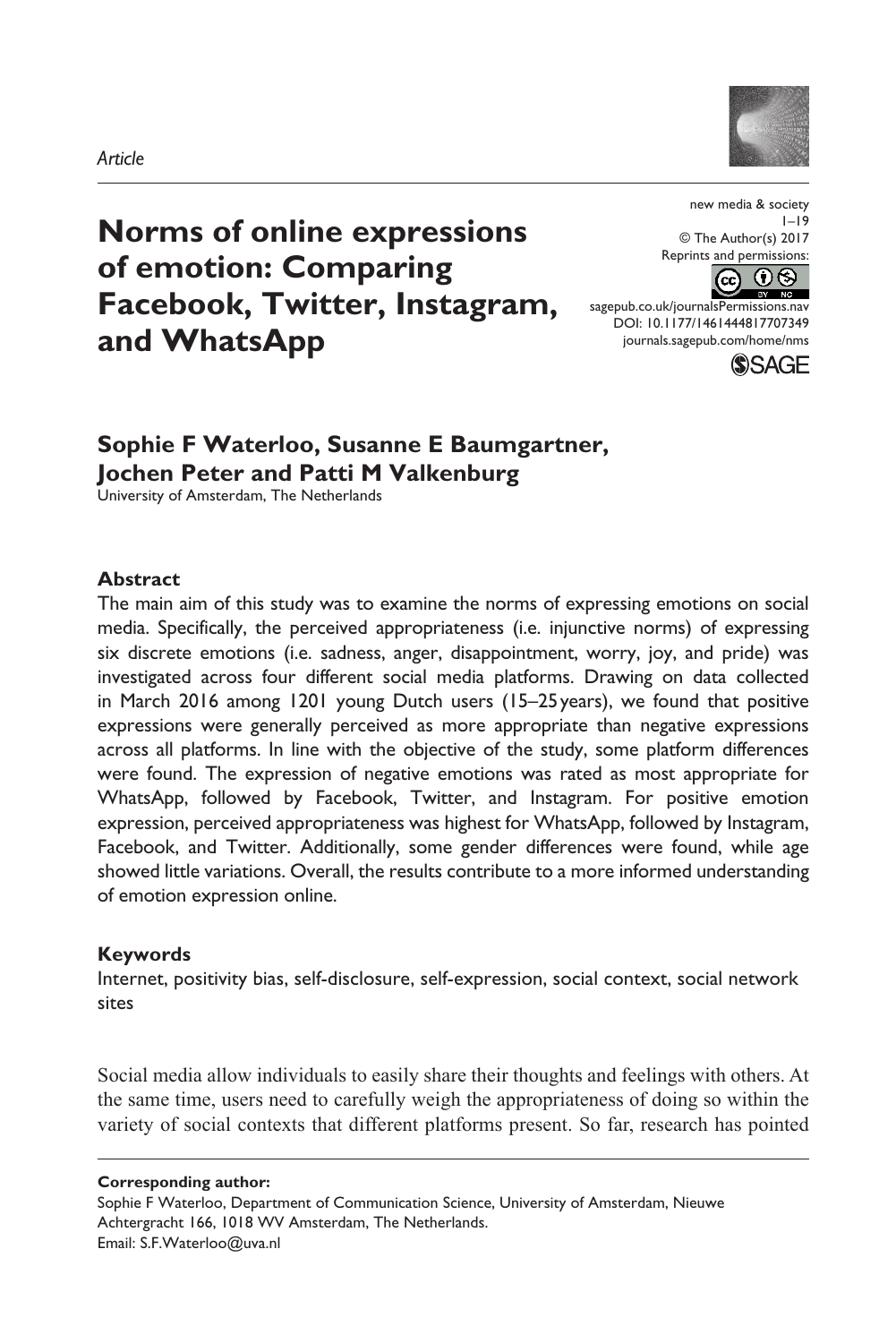toward an online "positivity bias," referring to the majority of posted content being positively rather than negatively valenced (Reinecke and Trepte, 2014). This has been argued to be a result of prevailing positivity norms. To date, however, the perceived appropriateness (i.e. injunctive norms) of expressing emotions on social media has received little scholarly attention. Understanding which perceived norms of emotion expression prevail may provide insights not only into social media's positivity bias but also into the extent to which online expressions of negative emotions are considered inappropriate.

This study aims to examine the prevailing injunctive norms of emotion expression on four popular social media platforms (i.e. Facebook, Twitter, Instagram, and WhatsApp). Injunctive norms refer to the extent to which people perceive certain behaviors to be appropriate or inappropriate (e.g. Cialdini and Trost, 1998). To gain a nuanced understanding of normative patterns of emotion expression, this study focuses on the expression of discrete positive and negative emotions and aims to compare their perceived appropriateness on different social media platforms. The focus on discrete emotions, rather than taking a dimensional perspective, offers greater precision in determining how different self-expressions vary in their perceived appropriateness. In addition, while much research focuses on single platforms, each social media platform presents a vastly different social context due to its unique features (e.g. Marwick and boyd, 2011; Wilson et al., 2012). Understanding differences across platforms thus allows for a clearer view on the current prevailing norms.

To further determine patterns of perceived norms in expressing emotions, differences in age and gender are also considered. Research has thus far generated mixed results in establishing differences for these demographic variables in expressive behaviors online (e.g. Taddicken, 2014). However, given the focus on the expression of emotions, men and women may come to display different perceptions of appropriateness when, for instance, seen from a socialization perspective (Thelwall et al., 2010). In addition, selfdisclosure marks an important role in adolescent development for which social media function as one of its primary tools (e.g. Valkenburg and Peter, 2011). To understand differences in perceived norms from a developmental perspective, both late adolescents (15–18 years) and emerging adults (19–25years) were selected for this study.

In sum, the overall goal of this work is to illuminate normative patterns of expressing emotions on social media by means of a survey. In doing so, we maintain three specific objectives. First, by investigating the perceived appropriateness of disclosing positive and negative emotions, this study provides a detailed picture of a potential positivity bias of online emotion expression. Second, this study aims to elucidate how perceived injunctive norms of specific emotion expressions differ across different social media settings. Third, we explore how these perceived injunctive norms vary according to age and gender.

## **Norms, emotion expression, and social media**

Social norms, routinely conceptualized as injunctive and descriptive norms, are regarded as the explicit and implicit rules that inform individuals on what is deemed acceptable behavior in a given social context (Cialdini and Trost, 1998). In contrast to descriptive norms, which in the context of self-expression refer to the observation of what people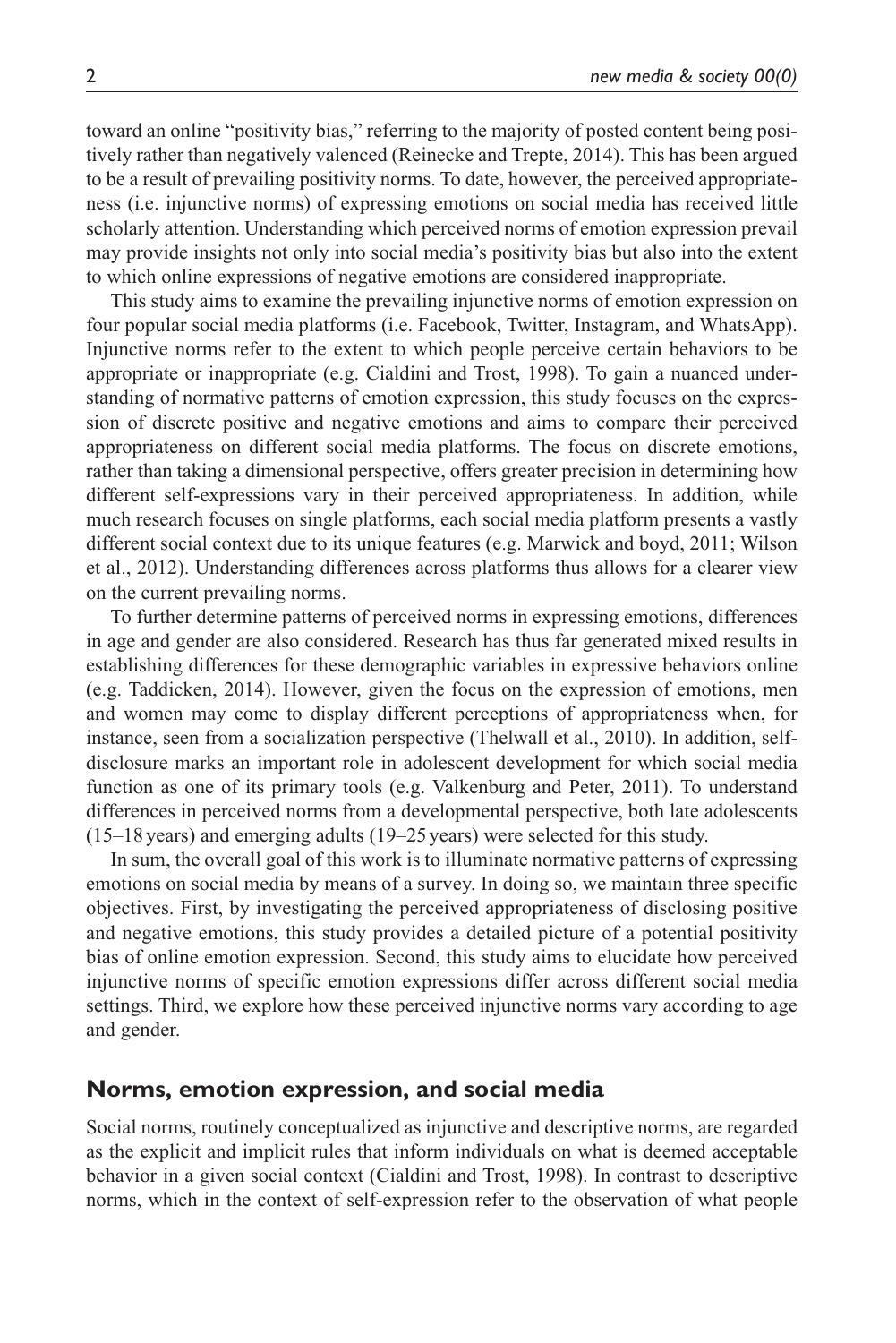typically express, injunctive norms refer to the perception of what most people deem appropriate or inappropriate expressions in certain situations. Moreover, injunctive norms "motivate behavior by promising social rewards or punishments" (Cialdini and Trost, 1998: 157). The perceived risks of social punishment that are associated with injunctive norms are in particular relevant to expressions of emotion. According to the Disclosure Decision Model, the perceived social risks likely influence the depth of disclosures in terms of the sharing of emotionally intense or negative personal information (Omarzu, 2000). These risks include social rejection, disapproval, or betrayal by others (Greene et al., 2006), as well as a negative public-image (Leary and Kowalski, 1990). Studying injunctive norms is thus particularly important for understanding behaviors of self-expression.

Many social media platforms encourage emotional self-expression, inviting users to regularly update on their thoughts, feelings, and experiences to their larger network (e.g. Derks et al., 2008). Qualitative insights have so far revealed that "overly emotional" expressions on Facebook are considered norms violations (Lambert, 2015; McLaughlin and Vitak, 2012). Research has further provided very little empirical insight into which perceived norms of self-expression prevail on social media. However, empirical studies have consistently found that individuals post both positive and negative emotional expressions online, albeit with a bias toward the positive (e.g. Lin et al., 2014). This "positivity bias" may be due to prevailing positivity norms that social media encourage (Reinecke and Trepte, 2014). Similarly, research has shown that the expression of positive emotions is perceived as considerably more appropriate than negative emotion expression for offline disclosures (Caltabiano and Smithson, 1983). The reason for this is that disclosures of negative emotion are seemingly more intimate and therefore perceived as maladjusted behavior when directed at strangers or acquaintances (Chaikin and Derlega, 1974; Howell and Conway, 1990).

Several theories have attempted to explain online expressions based on the availability of communicative cues. Users are argued to rely more on verbal communication strategies (e.g. content and linguistics) to compensate for the lack of nonverbal cues online (Walther, 1992). In light of this, users might likely express negative emotions online to establish intimate social connections, as research on co-rumination indicates that sharing negative experiences could strengthen relational bonds (e.g. Rose, 2002). At the same time, the hyperpersonal perspective (Walther, 1996, 2007) suggests that due to the control that online settings provide over one's self-presentation, individuals more typically present themselves in a social desirable way (i.e. positively). Conversely, the reduced nonverbal cues and controllability that online settings afford also facilitate disinhibition, depending on the impression one wants to achieve (Walther, 1996). This disinhibition can lead to more frequent expression of positive emotions, as well as negative emotions. The social identity model of deindividuation effects (SIDE), however, adds that social context becomes more important in such reduced-cue settings, where users more strongly rely on prevailing social norms in expressing themselves compared to face-to-face (Postmes et al., 2000).

While the expression of negative emotions might not be absent on social media platforms, the available research still points toward a greater perceived appropriateness of expressing positive emotions relative to negative emotions. This study examines discrete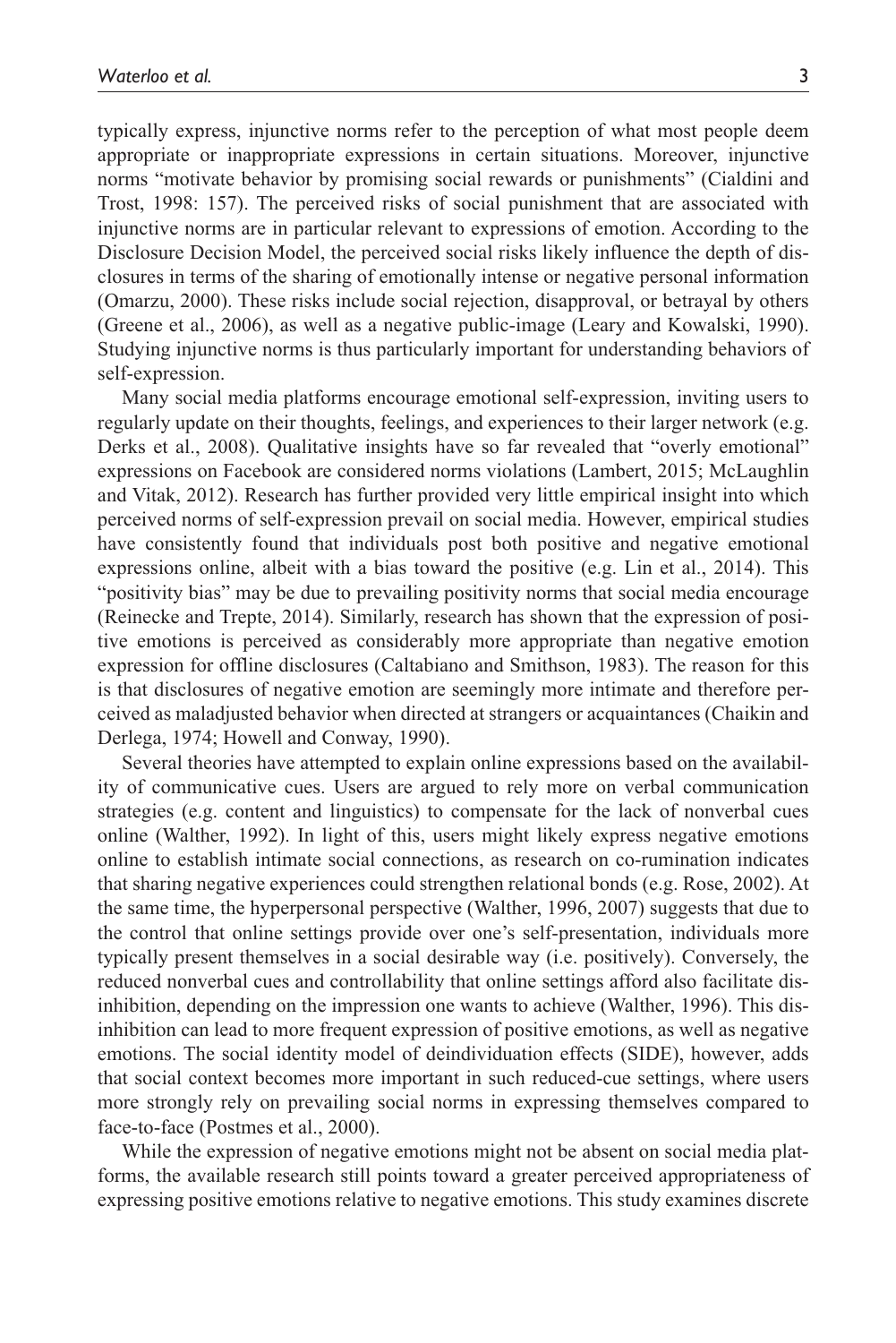emotions rather than taking a valence-based approach (positive vs negative emotions), as scholars have pointed out that different emotions are associated with different patterns of appraisal and action tendencies (e.g. Myrick, 2015). Hence, focusing on discrete emotions is more informative and avoids oversimplifying the patterns of injunctive norms across social media platforms. The first hypothesis reads as follows:

*H1*. The expression of positive emotions (i.e. joy and pride) is considered more appropriate compared to the expression of negative emotions (i.e. sadness, anger, disappointment, worry) on social media platforms.

## **Normative differences across social media platforms**

While seemingly similar, each online social media platform represents a unique social context in terms of its audience (e.g. Marwick and boyd, 2011). Theoretically, a change of social context should lead to a difference in prevailing norms as other social identities become salient (Postmes et al., 2000). However, social media are becoming increasingly complex in their multi-functionality and evolve at rapid pace, and no theoretical approach has yet been put forward in comparing specific platforms. However, to tease out platform differences and the variety of social behaviors that may be found across them, it is useful to look at the specific features that characterize a platform's social context.

For social media, three features can be used to characterize a platform's social context, which include *behavioral privacy settings*, its *following-mechanism*, and *modality*. Behavioral privacy is defined as the extent to which a behavior is performed in a public or private context (Lapinski and Rimal, 2005). While most social media platforms allow users to adjust their privacy settings, the default settings often function as the standard (Debatin et al., 2009). Related to this is the following mechanism that a platform affords: reciprocal or nonreciprocal. Reciprocal following occurs when two users need to both accept each other in their network, while nonreciprocal following allows a user to follow another without that user having to follow in return (Davenport et al., 2014; Lup et al., 2015). Both these features help in informing the user about the perceived audience of a particular platform. Finally, the main modalities of content that a platform offers—text, visuals, or audiovisuals—characterize the type of content that is typically shared. The combination of these three features helps discern how normative patterns of emotion expression potentially differ among Facebook, Twitter, Instagram, and WhatsApp.

In terms of behavioral privacy settings, the magnitude of normative influences varies according to the extent to which behavioral privacy is perceived (Lapinski and Rimal, 2005). In private settings, the social risks related to a given behavior (e.g. emotion expression) are generally smaller because few people can impart judgment. In contrast, public settings heighten the perceived social risks because one's behavior is available for public scrutiny. Indeed, a study by Bazarova (2012) found that public intimate disclosures were considered less acceptable compared to private intimate disclosures.

In this study, WhatsApp provides the highest level of behavioral privacy. Considered one of the most popular mobile-based instant messenger applications, WhatsApp is generally used to communicate directly with one or a few friends and thus represents a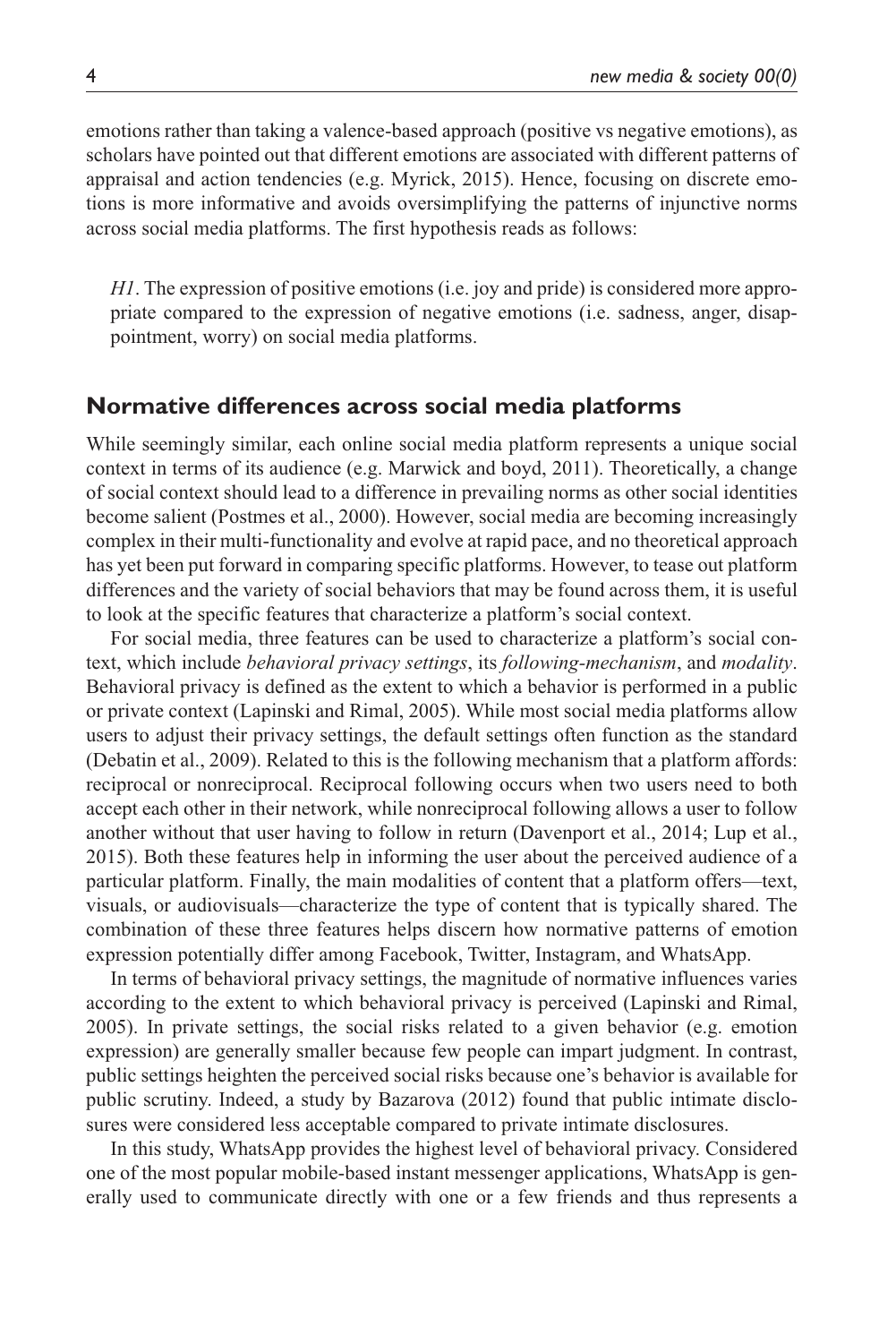private channel of communication (e.g. Karapanos et al., 2016). In contrast, Twitter is a microblogging site where users can follow others without the need for approval or reciprocation (i.e. nonreciprocal following). Although users can adjust the privacy settings, the majority maintains the public default, which means that anyone online is able to view one's content (Marwick and boyd, 2011). In this respect, the mobile-based social network site Instagram is largely similar (Lup et al., 2015). On the social network site Facebook, users typically post content visibly to an articulated list of friends (boyd, 2011), which generates a more bounded semi-public space compared to Twitter and Instagram.

The following-mechanism of a platform provides information about the diversity of tie strengths in one's network. Consistent with the social penetration hypothesis, disclosures become more intimate and varied as the relationship between individuals evolves (Altman and Taylor, 1973), resulting in changing perceptions of appropriateness. Here, strong ties include close friends, regular friends, and family, while weak ties include acquaintances and casual contacts (Haythornthwaite, 2005). People are more likely to disclose personal information to strong ties rather than weak ties because a level of trust has been able to develop (e.g. Caltabiano and Smithson, 1983). Relatedly, the expression of negative emotions (i.e. more intimate information) is perceived as less acceptable in interactions with acquaintances and strangers (Chaikin and Derlega, 1974).

As to the platforms investigated in this study, WhatsApp is used to primarily interact with close ties compared to more public platforms such as Facebook, Twitter, and Instagram, which revolve more around communication with weak ties (e.g. Karapanos et al., 2016). Generally, research confirms that strong ties are more likely to use private channels to interact than do weak ties (Haythornthwaite, 2005). Facebook is based on reciprocal following, which makes the proportion of both strong and weak ties in one's audience more balanced (e.g. McLaughlin and Vitak, 2012). In contrast, Twitter and Instagram rely on nonreciprocal following, which is often associated with a larger proportion of weak ties and the inclusion of strangers in one's network (Lin et al., 2014; Lup et al., 2015).

Finally, the modalities of content that a platform encourages inform what types of content users generally share. Current social media platforms allow for multiple modalities of content, which is especially true for both Facebook and WhatsApp through which text, visual, and audiovisual content can be shared. However, for both Twitter and Instagram, the modality of content represents a defining feature. Twitter currently revolves around publishing short 140-character text messages. This feature has led Twitter to evolve toward a popular tool for short and immediate commentary on real-time happenings, including both personal and news events (Kaplan and Haenlein, 2011). Research has shown that on Twitter, in part due to these characteristics, content is mainly negatively valenced even when it concerns positive events (Naveed et al., 2011; Thelwall et al., 2011). Instagram, in contrast, is a platform focused on the sharing of pictures enhanced by filters. This emphasis on visuals and esthetics, as some scholars argue, leads users to focus on sharing positive and even self-promotional content (e.g. Lup et al., 2015; Sheldon and Bryant, 2016).

In summary, Facebook presents a semi-public setting for which users' networks are typically composed of both strong and weak ties. These characteristics make it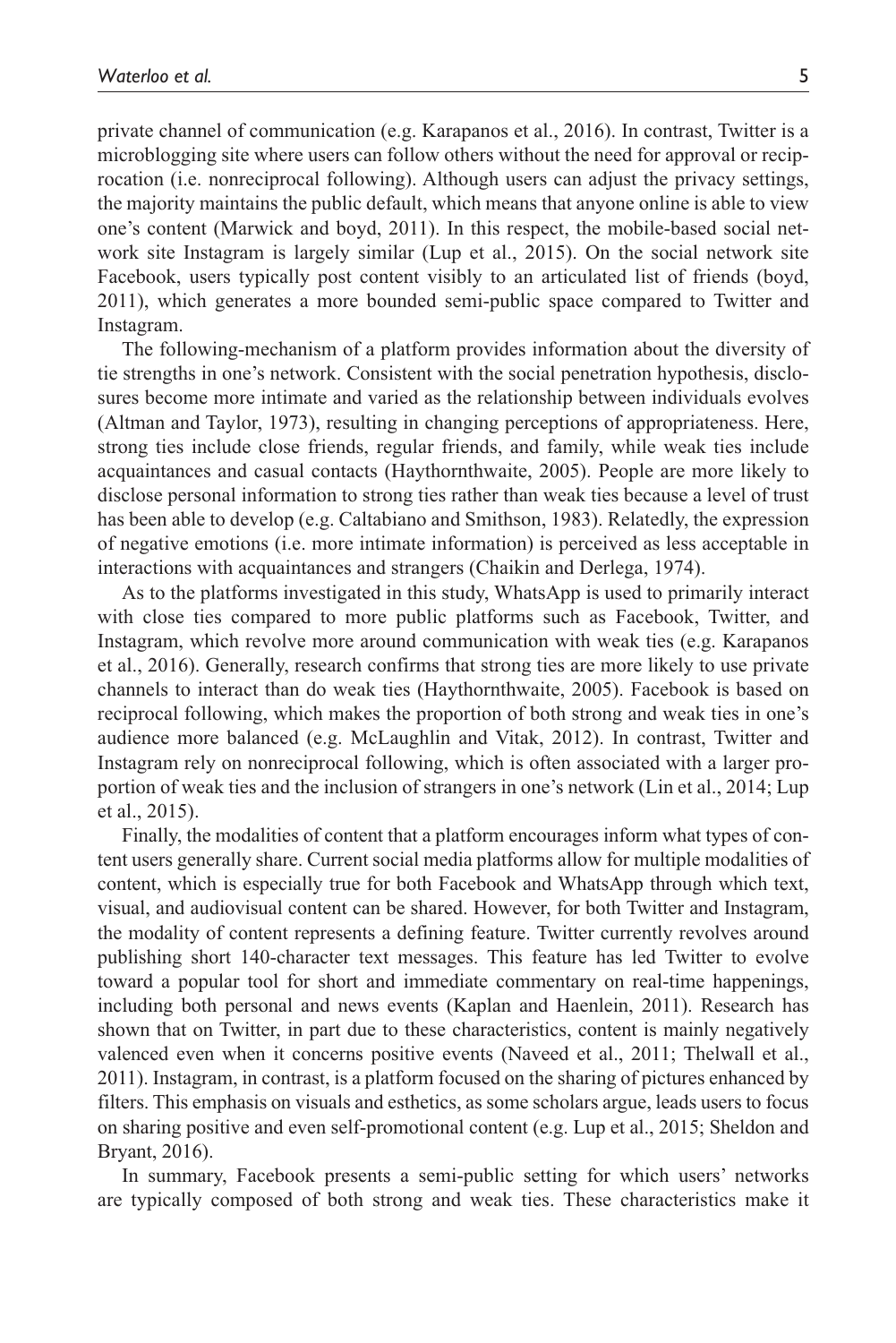seemingly acceptable to express both negative and positive emotions, which research on Facebook self-disclosures confirms (e.g. Moreno et al., 2011; Qiu et al., 2012). Twitter is in comparison more public and used primarily to publish information and commentary visible to weak ties. However, the short message feature appears to invite primarily negative commentary. Instagram is similar to Twitter in terms of its public setting and nonreciprocal following. Its focus on visuals and aesthetics, contrarily, appears to make the expression of positive emotions more conventional. WhatsApp can be characterized as a private platform that is mainly used to interact with close friends and family (i.e. strong ties), opening up the possibility for intimate conversation. The expression of emotion is therefore expected to be considered most appropriate on WhatsApp compared to the other social media platforms. Based on these characterizations, the following hypotheses were put forward:

*H2*. The perceived appropriateness of expressing negative emotions (i.e. sadness, anger, disappointment, and worry) is higher for Facebook, followed by Twitter and last Instagram.

*H3*. The perceived appropriateness of expressing positive emotions (i.e. joy and pride) is higher for Instagram, followed by Facebook, and last Twitter.

*H4*. For WhatsApp, the perceived appropriateness of expressing both positive and negative emotions is highest compared to Facebook, Twitter, and Instagram.

# **Differences for age and gender**

Gender and age may affect how one perceives the injunctive norms of emotion expression on social media platforms. Concerning age, younger people seem to disclose more to peers than older people in both offline (Parker and Parrot, 1995) and online settings (e.g. Christofides et al., 2012). In addition, younger users are more likely to post selfderogating messages than older users (Bareket-Bojmel et al., 2016). Social media have been argued to be especially suited for young people to practice self-disclosure (Livingstone, 2008; Valkenburg and Peter, 2011), although other studies have not found any age differences in self-expressions online (e.g. Taddicken, 2014). Due to inconclusive evidence on this topic, it is difficult to predict age differences. However, younger users may have different perceived norms compared to those that have been using online communication for longer. We asked the following question:

*RQ1*. How do late adolescents and emerging adults vary in their perceived appropriateness of the six types of emotional self-expression across different social media platforms?

For gender, differences in disclosure behaviors have traditionally been attributed to socialization processes. From an early age, girls are taught to be more expressive and sensitive, while boys are expected to restrain from affective behaviors (e.g. Mesch and Beker, 2010). Some studies have found that women use more affective words and express more emotional content on social media, while men more often portray assertiveness and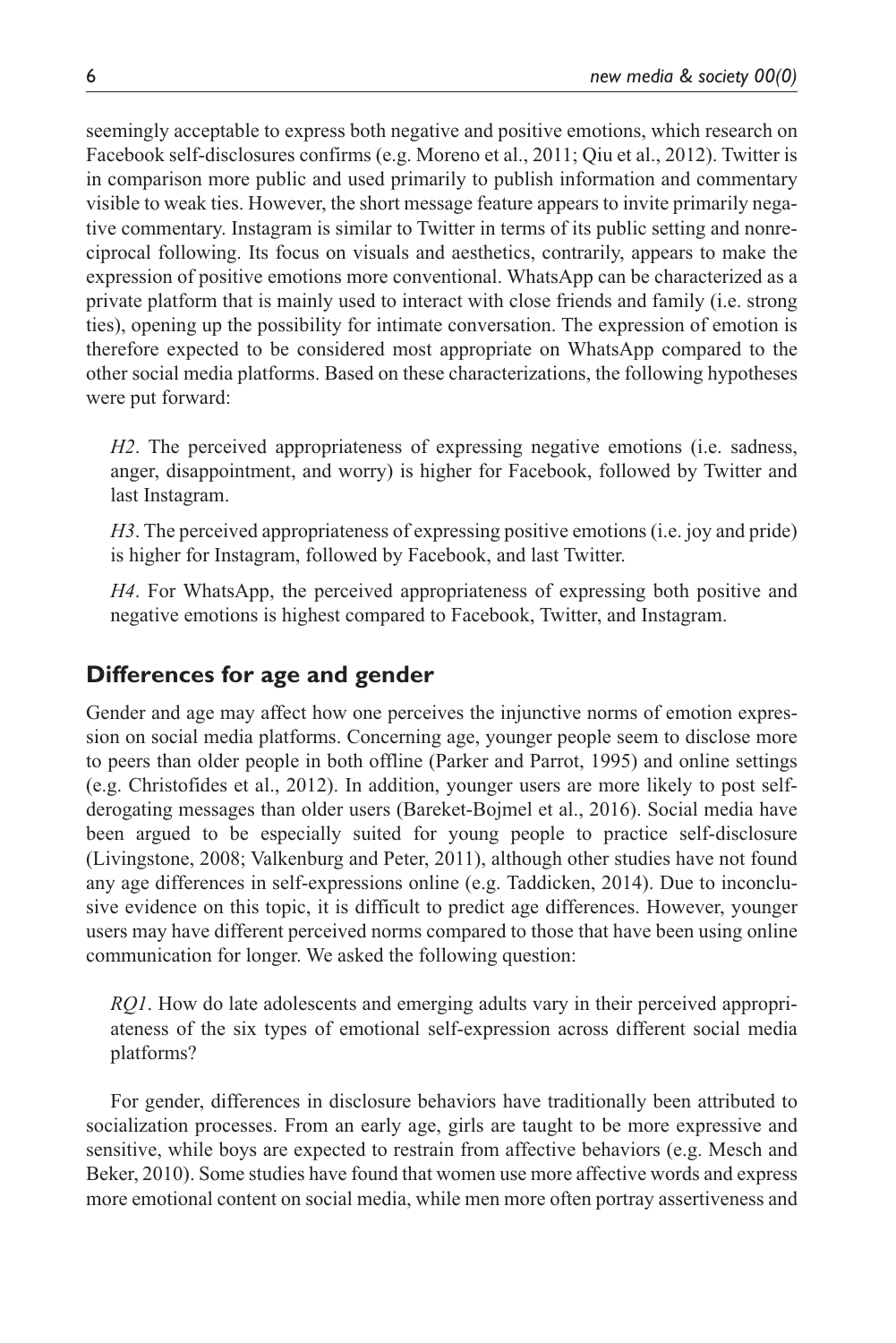serious expressions in their self-presentations (e.g. Tifferet and Vilnai-Yavetz, 2014). However, other studies have failed to find gender differences in the context of disclosure (e.g. Cho, 2007; Thelwall et al., 2010). Given these inconsistent results, we examine the following research question:

*RQ2*. How do males and females vary in their perceived appropriateness of the six types of emotional self-expression across different social media platforms?

# **Method**

## *Sample and procedure*

Participants were recruited through email from a subject pool of a professional research company in March 2016. Institutional approval was granted prior to the collection of data. Based on predetermined sample quota in terms of age (50% late adolescents, 50% emerging adults) and gender (50% female, 50% male), 1201 individuals were surveyed. The company reached out to a large number of subject pool participants from different parts in the Netherlands that fit the quota and continued until the required number of participants was met. A multistage randomization was employed by the company, meaning that participants are first assigned to a series of profiling questions after which they are randomly assigned to a survey based on their answers. Approximately, half of the participants were between the ages of 15 and 18 years (*n*=591) and half between the ages of 19 and 25 years  $(n=610)$ . In addition, 48.8% of the full sample was male, and 51.2% was female. Individuals were only allowed to participate after actively granting consent, which for the under-aged participants included parental consent as well. Participants received monetary compensation after completion, in line with the research company's guidelines.

## *Measures*

*Platform use.* Participants were presented with a list of 21 social media platforms, for which they could indicate active use. Active use was defined as being a registered user and having used the platform at least once in the past month, and primarily served as a filter question for further questions. Participants were presented with statements for each perceived norm of emotion expression separately for Facebook, Twitter, Instagram, and WhatsApp. To avoid question order effects, the order in which the blocks of questions for each platform were presented to participants was randomized.

*Perceived injunctive norms of positive emotion expression.* Participants were asked to indicate, per platform, to what extent they agreed with the statements "The people who are important to me would be okay with me posting about something that made me joyous" and "The people who are important to me would be okay with me posting about something that made me proud." These items are based on the operationalization of personal injunctive norms typically used in the literature on norms (e.g. Park and Smith, 2007). To effectively measure perceived injunctive norms, items should focus on how participants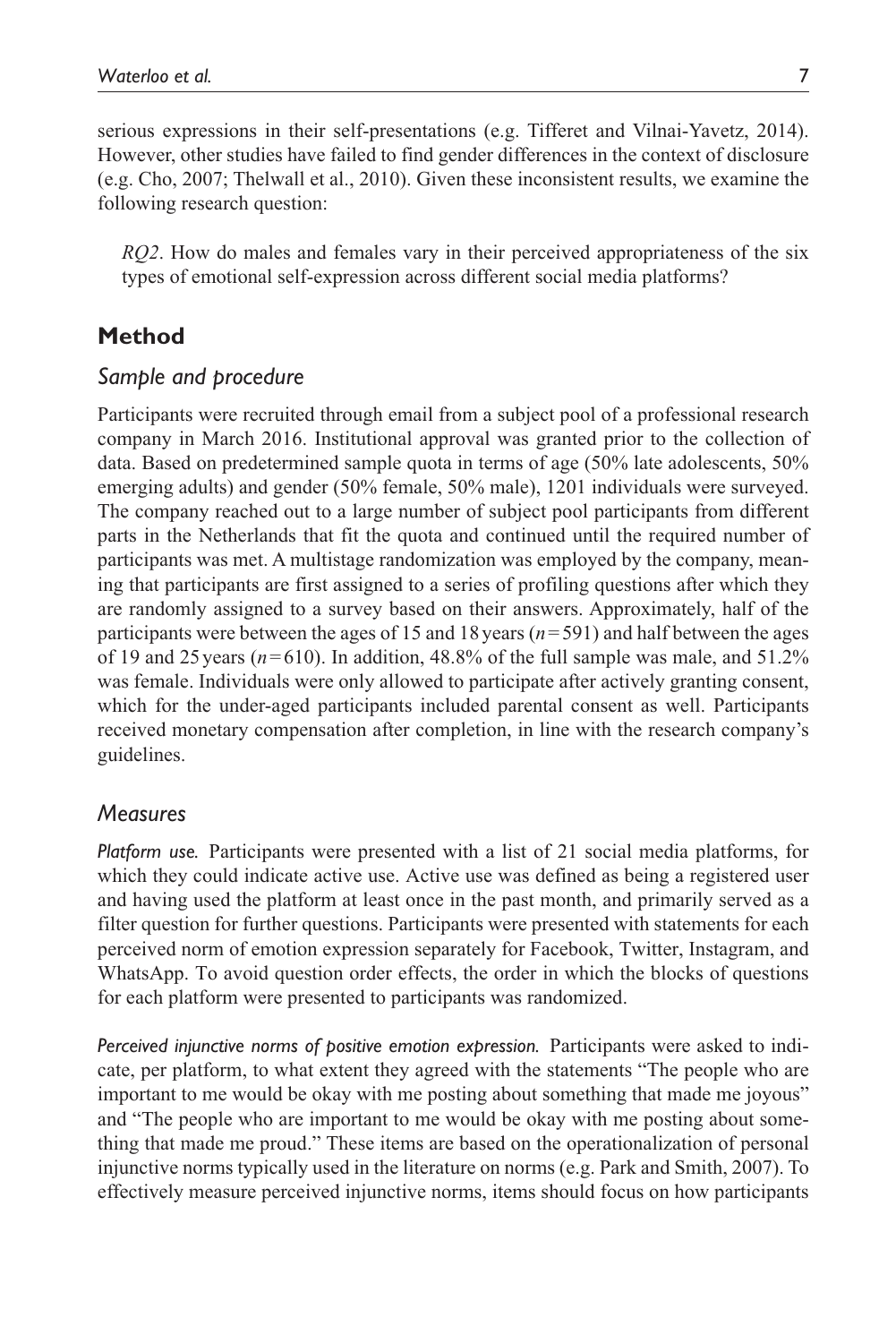perceive important others' approval (i.e. "people who are important to me") and on the personal nature of the emotion expression of interest (i.e. "something that made me"). Responses were measured using a five-point Likert-type scale (1=*completely disagree* to 5=*completely agree*).

*Perceived injunctive norms of negative emotion expression.* The perceived appropriateness of expressing negative emotions was measured in a similar manner to the perceived injunctive norms of positive emotion expression, again separately for each platform. Participants indicated on a five-point Likert-type scale (1=*completely disagree* to 5=*completely agree*) the degree to which they agreed with the statement "The people who are important to me would be okay with me posting about something that made me …," which for the negative emotions ended with the adjectives "sad," "angry," "disappointed," or "worried."

*Age and gender.* Participants were asked to indicate their age through an open-ended response format. This continuous variable was subsequently transformed into a dummy variable, reflecting the age category corresponding to the age ranges of late adolescents (15–18 years; coded as 0) and emerging adults (19–25years; coded as 1). In addition, participants were asked whether they are male (coded as 0) or female (coded as 1).

*Covariates.* To assess differences on a platform level, two covariates were included that reflect possible individual variations related to one's network. All covariates were measured separately per platform. An overview of the descriptive statistics for the covariates and demographics are reported in Table 1.

*Perceived behavioral privacy*. To understand how private (or public) participants perceived different social media platforms, participants were presented with the following situations: "Posting a message (status update) on your own Facebook Wall"; "Posting a tweet that is shared with your list of followers on Twitter"; "Posting an image (including a possible caption) on Instagram"; and "Sending a message to one other person through WhatsApp." Participants indicated to what extent they rated these situations as public or private on a seven-point scale (1=*very public* to 7=*very private*).

*Privacy settings*. Participants were asked to indicate whether the settings of their profile and shared posts were either customized (i.e. visible only to a restricted set of accepted network members; coded as 0) or set to the public default (i.e. visible to anyone on or off the platform of concern; coded as 1).

# *Analyses*

Factor analyses were used to test whether the perceived norms for negative emotions of sadness, anger, disappointment, and worry were statistically distinct from the positive emotions of joy and pride for each of the platforms. Principal component analyses using direct oblimin rotation generated two components for Facebook, Twitter, and Instagram: one for negative emotions and one for positive emotions (all primary loadings exceeded .80; Cronbach's alpha for negative emotions was higher than .92; Pearson's *r* for positive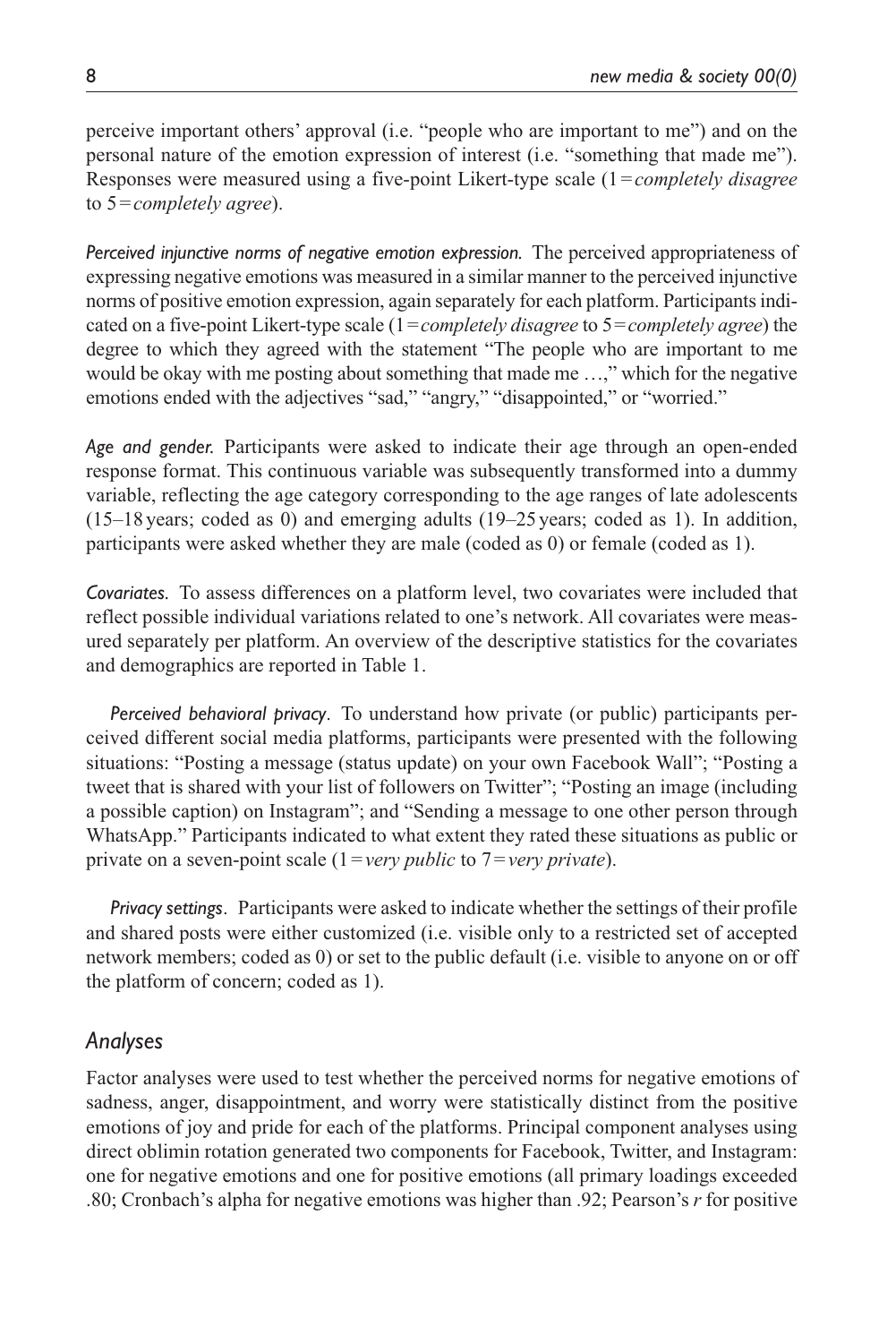emotions was .85). For WhatsApp, only one component was extracted. However, when the extraction of two factors was enforced, a similar pattern emerged. The correlation between the two components for WhatsApp was relatively high (*r*=.69). Cronbach's alpha was .95 for the perceived norms of negative emotions, and the correlation for the perceived norms of pride and joy was .87. Taking all perceived norms of negative emotion expression for all social media platforms together revealed a Cronbach's alpha of .94, which for positive emotion expression was .88.

To establish statistical differences between the means of perceived norms of emotion expression for each platform, repeated measures analyses with a linear mixed models approach were used. This approach accounts for the non-independence of residuals that are a result of the multiple observations for each participant. The data were transformed into long format in SPSS to allow for mixed modeling. The perceived norms were then, separately, included as dependent variables with platform (four levels) as the repeated factor. This approach is beneficial for analyzing data that includes missing data, since subjects with missing data points will not be removed from the analyses (e.g. Bagiella et al., 2000). In addition, the mixed models approach allows for fitting specific covariance structures to the data. For the purpose of this study, compound symmetry was selected, which treats all variances as approximately equal and all covariances as approximately equal (Bagiella et al., 2000). This structure is commonly used if there is no logical ordering to the observations, which applies to the current data. We further applied the Bonferroni adjustment within SPSS in comparing main effects to account for multiple testing (Westfall et al., 1997), with alpha levels adjusted to .008 (=.05/6) per test. All presented *p*-values are Bonferroni corrected.

## **Results**

#### *Descriptive statistics*

The majority of the sample (*N*=1201) indicated using WhatsApp (90.2%), followed by Facebook (88.3%), Instagram (54.5%), and Twitter (34.6%). As shown in Table 1, the distribution of gender and age was approximately equal across all four platforms. In total, participants indicated to use on average five platforms from the list of 21 social media platforms (*M*=4.88, standard deviation [*SD*]=2.23). This average was significantly higher

|           | N    | Perceived<br>privacy,<br>M(SD) | Privacy settings |        | Sex   |        | Age category<br>(years) |           |
|-----------|------|--------------------------------|------------------|--------|-------|--------|-------------------------|-----------|
|           |      |                                | Custom           | Public | Male  | Female | $15 - 18$               | $19 - 25$ |
| Facebook  | 1060 | 3.56(1.78)                     | 81.9%            | 18.1%  | 47.1% | 52.9%  | 47.3%                   | 52.7%     |
| Twitter   | 416  | 3.38(1.82)                     | 53.1%            | 46.9%  | 53.8% | 46.2%  | 47.8%                   | 52.2%     |
| Instagram | 655  | 3.28(1.66)                     | 60.0%            | 40.0%  | 42.3% | 57.7%  | 55.7%                   | 44.3%     |
| WhatsApp  | 1083 | 6.15(1.40)                     | 55.4%            | 44.6%  | 47.5% | 52.5%  | 50%                     | 50%       |

**Table 1.** Main properties of covariates, sex, and age.

SD: standard deviation.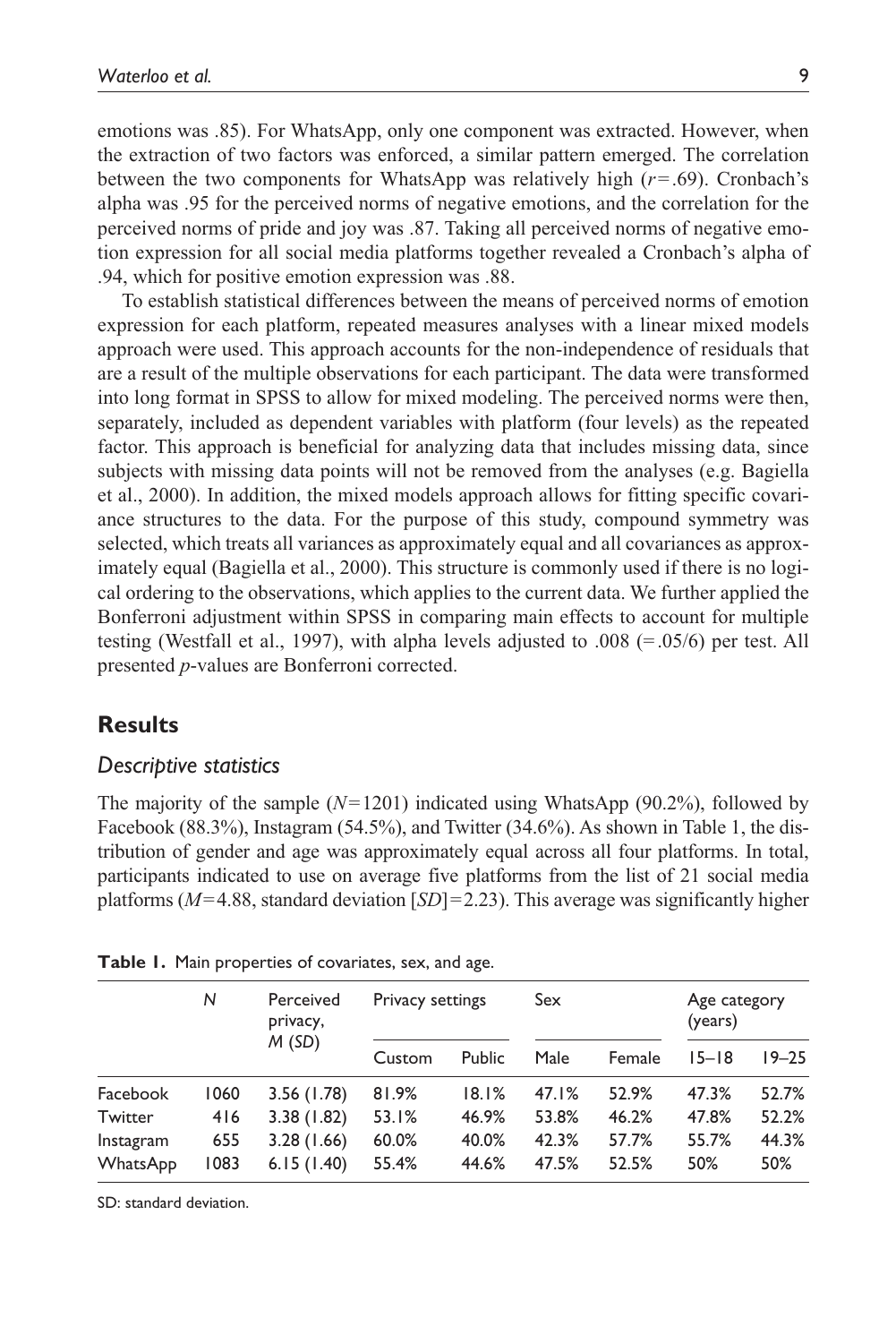|                         |        | $\overline{2}$        | 3                   | 4                                                               | 5                  | 6         | 7                                  | 8      | 9 | 10 |
|-------------------------|--------|-----------------------|---------------------|-----------------------------------------------------------------|--------------------|-----------|------------------------------------|--------|---|----|
| I. Sadness              |        |                       |                     |                                                                 |                    |           |                                    |        |   |    |
| 2. Anger                | .80*** |                       |                     |                                                                 |                    |           |                                    |        |   |    |
| 3. Disappointment       |        | $.82***$ $.82***$ $-$ |                     |                                                                 |                    |           |                                    |        |   |    |
| 4. Worry                |        |                       | 79*** 78*** 81*** - |                                                                 |                    |           |                                    |        |   |    |
| $5.$ Joy                |        |                       |                     | $.44***$ 39** $.43***$ 46** -                                   |                    |           |                                    |        |   |    |
| 6. Pride                |        |                       |                     | $.45***$ $.42***$ $.44***$ $.47***$                             | .84*** –           |           |                                    |        |   |    |
| 7. Privacy settings     |        |                       |                     | $.07$ *** $.12$ *** $.11$ *** $.10$ ***                         | .05**              | .07*** –  |                                    |        |   |    |
| 8. Perceived<br>privacy |        |                       |                     | $20$ ** 20 <sup>**</sup> 21** 20 <sup>**</sup> 20 <sup>**</sup> |                    | $-.01$    | $-0.5**$                           |        |   |    |
| 9. Age category         | $-.01$ | 0١.                   | 0١.                 | .00                                                             | $-.05*$            | $-.05***$ | .02                                | $-.01$ |   |    |
| $10.$ Sex               | .06**  | $.05**$               | $.04*$              | $.06**$                                                         | .∣6 <sup>***</sup> |           | $.14***$ $-.08***$ $-.04**$ $-.01$ |        |   |    |

**Table 2.** Correlations between perceived norms of emotion expression, covariates, age, and sex for all platforms combined.

\**p*<.05; \*\**p*<.01; \*\*\**p*<.001.

for females (*M*=5.04, *SD*=2.25) compared to males (*M*=4.70, *SD*=2.19), *t*(1199)=−2.66,  $p<.01$ . For age, this difference was not significant,  $t(1199)=1.01$ ,  $p=.272$ .

The significant correlations (see Table 2) with some of the perceived norms of emotion expression across the four platforms show that privacy settings and perceived behavioral privacy of platform context may be confounding factors. As individual privacy settings may influence the extent to which one perceives a platform context to be public or private, independent *t*-tests were conducted. These revealed that, except for WhatsApp  $(t(1000)=1.89, p=.059)$ , privacy settings lead to differences in the perceived behavioral privacy of the platform context. That is, users with custom settings rated Facebook as significantly more private ( $M=3.67$ ,  $SD=1.79$ ) than users with public settings ( $M=3.19$ , *SD*=1.64, *t*(1058)=3.39, *p*=.001). This pattern also applied to Twitter ( $M_{\text{custom}}$ =3.98, *SDcustom* =1.87, *Mpublic*=2.96, *SDpublic*=1.70, *t*(414)=5.76, *p*<.001), and Instagram  $(M_{custom} = 3.85, SD_{custom} = 1.64, M_{public} = 2.64, SD_{public} = 1.40, t(615) = 10.14, p < .001$ . The perceived behavioral privacy of platform context thus appears to differ for each privacy setting, and is therefore included as a nested variable (i.e. within privacy setting) in the mixed modeling analyses as a covariate.

## *Emotion expression norms and platform differences*

Hypothesis 1 stated that, overall, expressions of positive emotions would be perceived as more appropriate than expressions of negative emotions. The perceived appropriateness of positive emotion expression was overall rated as higher (*M*=3.91, *SD*=.87) than the perceived appropriateness of negative emotion expression (*M*=3.33, *SD*=.97). A paired samples *t*-test revealed that this difference was statistically significant,  $t(3213)=35.13$ , *p*<.001, thereby supporting Hypothesis 1.

Hypotheses 2, 3, and 4 focused on the differences in the perceived appropriateness of expressing emotions among Facebook, Twitter, Instagram, and WhatsApp. The analyses were performed for each individual emotion to gain a more thorough insight into the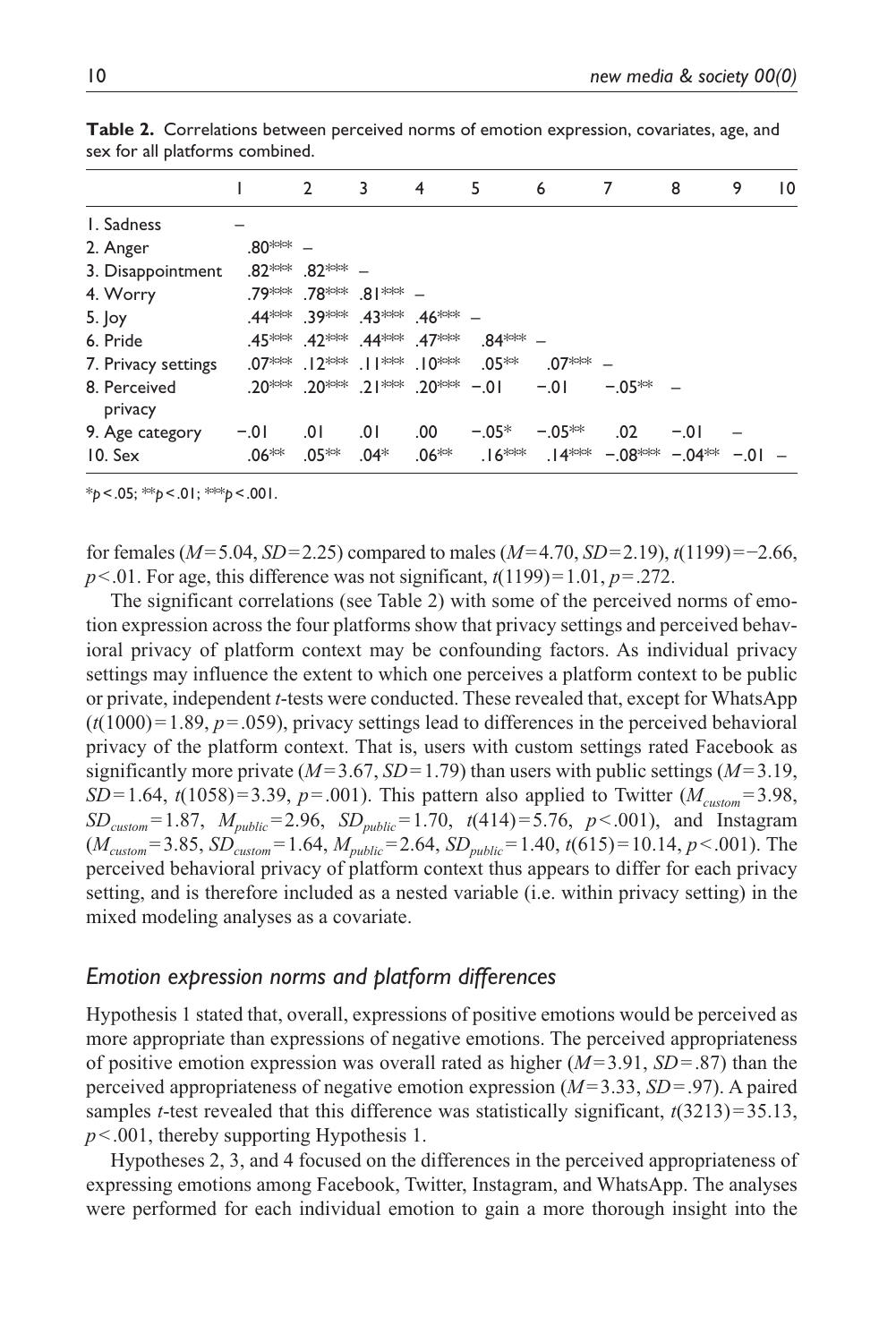| Perceived      | $M$ (SE)            |                  |                    |                 |  |  |  |
|----------------|---------------------|------------------|--------------------|-----------------|--|--|--|
| norms          | Facebook            | Twitter          | Instagram          | <b>WhatsApp</b> |  |  |  |
| <b>Sadness</b> | 3.23 $(.03)^{b}$    | $3.14$ $(.05)^a$ | 3.09 $(.04)^a$     | 3.66 $(.04)^c$  |  |  |  |
| Anger          | $3.20$ $(.03)^a$    | $3.26$ $(.05)^a$ | 3.07 $(.04)^{b}$   | 3.64 $(.04)^c$  |  |  |  |
| Disappointment | $3.24$ $(.03)^a$    | $3.25$ $(.05)^a$ | 3.08 $(.04)^{b}$   | 3.69 $(.04)$ c  |  |  |  |
| Worry          | $3.27$ $(.03)^a$    | $3.29$ $(.05)^a$ | $3.15$ $(.04)^{b}$ | 3.74 $(.04)^c$  |  |  |  |
| Joy            | $3.90$ $(.03)^a$    | 3.78 $(.04)^{b}$ | $3.93$ $(.03)^a$   | 4.05 $(.03)^c$  |  |  |  |
| Pride          | 3.83 $(.03)^{a, b}$ | $3.74$ $(.04)^a$ | 3.89 $(.04)^{b}$   | 4.02 $(.03)^c$  |  |  |  |

**Table 3.** Estimated means and standard errors for the perceived norms of emotion expression.

SE: standard error.

Means with different superscripts differ significantly from each other within rows, with *p* at least <.01.

patterns that possibly emerge. An overview of all the means and standard errors (*SE*) are provided in Table 3. For the expression of sadness, the test of fixed effects showed a significant influence of platform,  $F(3, 2420) = 48.26$ ,  $p < .001$ , as well as of perceived behavioral privacy,  $F(2, 3090) = 21.09$ ,  $p < .001$ . Pairwise comparisons showed that the expression of sadness was perceived as significantly more appropriate on WhatsApp (*M*=3.66, *SE*=.04) than on all other platforms. The perceived appropriateness of expressing sadness was lowest for Instagram (*M*=3.09, *SE*=.04) and Twitter (*M*=3.14, *SE*=.05), which was significantly lower than for WhatsApp and Facebook (*M*=3.23, *SE*=.03). For the expression of anger, the test of fixed effects also showed a significant influence of platform,  $F(3, 2417) = 47.26$ ,  $p < .001$ , and perceived behavioral privacy, *F*(2, 3098)=28.64, *p*<.001. Here, WhatsApp (*M*=3.64, *SE*=.04) again showed the highest average rating of perceived appropriateness, and differed significantly from Facebook (*M*=3.20, *SE*=.03), Twitter (*M*=3.26, *SE*=.05) and Instagram (*M*=3.07, *SE*=.04) which showed the lowest average rating. The difference between Facebook and Twitter, however, failed to reach significance.

The perceived appropriateness of expressing disappointment was similarly affected by platform,  $F(3, 2447) = 54.17$ ,  $p < .001$ , as well as perceived behavioral privacy,  $F(2, 3123) = 26.21$ ,  $p < .001$ . The pairwise comparisons showed again that for WhatsApp  $(M=3.69, SE=.04)$  the expression of disappointment is perceived as most appropriate, and significantly different from perceived appropriateness ratings for Facebook ( $M=3.24$ ,  $SE=.03$ ), Twitter ( $M=3.25$ ,  $SE=.05$ ), and Instagram ( $M=3.08$ ,  $SE = .04$ ), again showing the lowest rating of perceived appropriateness. The difference in means between Facebook and Twitter was not significant. For the perceived norm of expressing worry, the effect of platform was again significant, *F*(3,  $2451$ )=53.05,  $p < .001$ , as was the perceived behavioral privacy covariate,  $F(2)$ ,  $3125$ )=21.90,  $p < .001$ . Much like the expression of disappointment, the perceived appropriateness of expressing worry was highest for WhatsApp (*M* = 3.74, *SE* = .04), and significantly differed from Facebook  $(M=3.27, SE=.03)$ , Twitter  $(M=3.29,$  $SE = .05$ ), and Instagram ( $M = 3.15$ ,  $SE = .04$ ). The difference between Facebook and Twitter did not reach significance.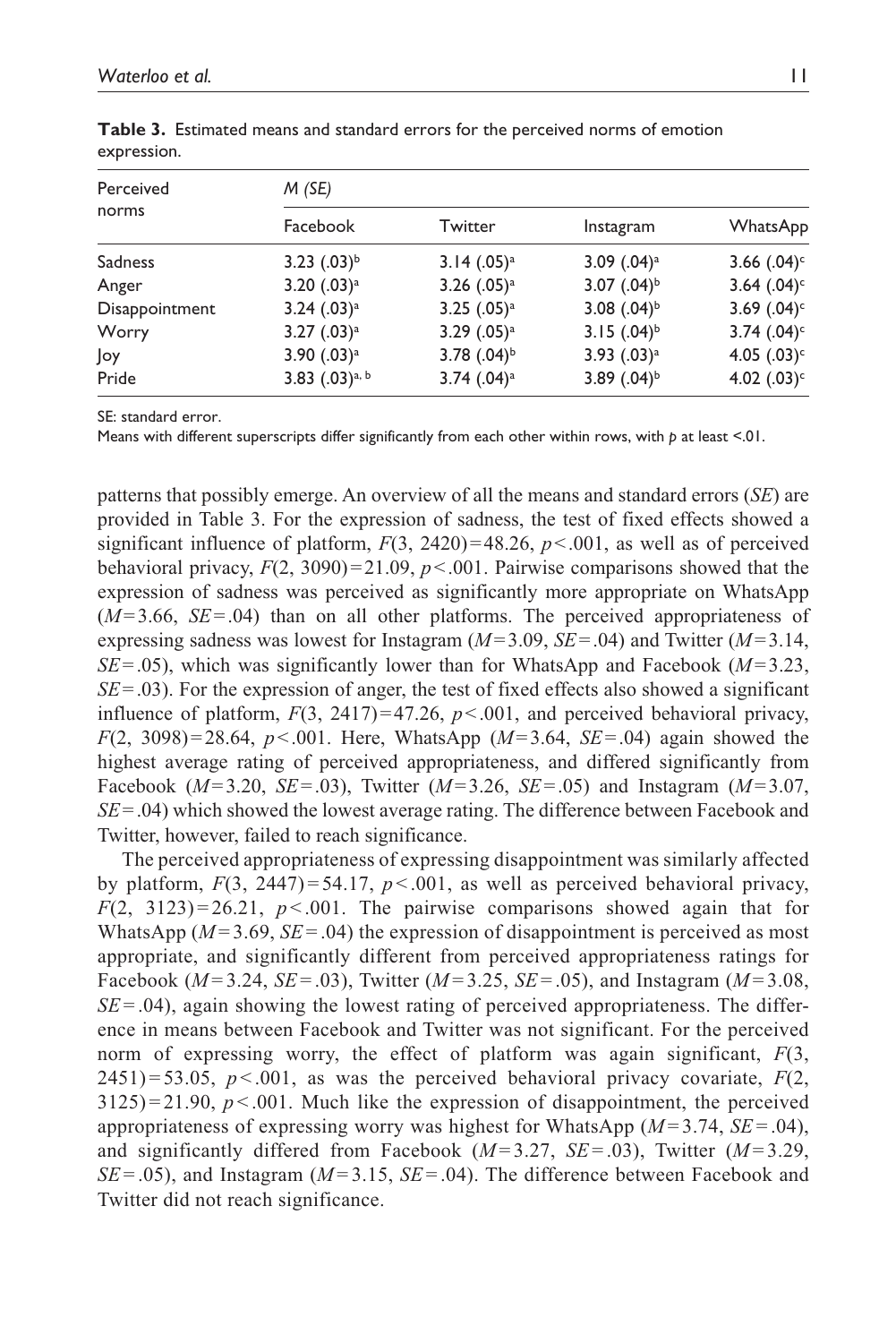Taken together, a consistent pattern emerges for the perceived appropriateness across the different negative emotions. The ratings appeared highest for WhatsApp, followed by both Facebook and Twitter, and lowest for Instagram. Facebook and Twitter were hypothesized to significantly differ in means, which did not appear to be the case. However, the data did confirm the overall hypothesized pattern between platforms. Therefore, Hypothesis 2 was only partially supported.

For the expression of positive emotions, the third Hypothesis predicted that Instagram would show higher ratings of perceived appropriateness compared to Facebook, with lowest ratings of perceived appropriateness for Twitter. The platform showed a significant fixed effect on the perceived appropriateness ratings of joyous expressions, *F*(3, 2360)=10.89,  $p < .001$ , but not of the perceived behavioral privacy,  $F(2, 3022) = 2.24$ , *p*=.107. The perceived appropriateness of expressing joy was highest for WhatsApp (*M*=4.05, *SE*=.03), followed by Instagram (*M*=3.93, *SE*=.03), Facebook (*M*=3.90, *SE*=.03), and last Twitter (*M*=3.78, *SE*=.04). However, the mean differences between Facebook and Instagram did not reach statistical significance. The perceived appropriateness of expressing pride, was again significantly influenced by platform, *F*(3,  $2405$ )=11.95,  $p < .001$ , as well as by the perceived behavioral privacy,  $F(2, 3078)$ =5.49, *p*<.01. Ratings of perceived appropriateness were highest for WhatsApp (*M*=4.02, *SE*=.03), followed by Instagram (*M*=3.89, *SE*=.04), Facebook (*M*=3.83, *SE*=.03), and last Twitter (*M*=3.74, *SE*=.04). The mean difference between Facebook and Twitter, as well as between Facebook and Instagram failed to reach significance.

The perceived appropriateness of expressing positive emotions thus appeared higher for both Instagram and Facebook compared to Twitter, which showed the lowest ratings of perceived appropriateness. Again, the results did not support the hypothesized significant differences between Instagram and Facebook. Hypothesis 3 was therefore only partially supported. Finally, Hypothesis 4 posited that the expression of the positive as well as the negative emotions would be considered most appropriate on WhatsApp. The results confirm that WhatsApp, relative to Facebook, Twitter, and Instagram, had the highest ratings for all positive and negative emotion expressions. Therefore, Hypothesis 4 was supported.

## *Differences for age and gender*

To identify variations in perceived appropriateness of emotion expressions for age (RQ1) and gender (RQ2), these variables were included in the repeated measures with mixed modeling approach along with the covariate of perceived privacy of platform context nested in privacy setting. The results revealed that there were no differences between late adolescents (15–18 years) and emerging adults (19–25years) for the perceived appropriateness of sadness, anger, disappointment, or worry. For the positive emotions, differences emerged only for the expression of joy on Instagram. Late adolescents (*M*=4.00, *SE*=.05) considered the expression of joy more appropriate on Instagram than emerging adults (*M*=3.82, *SE*=.05, *t*(3089)=2.71, *p*<.01).

For gender, differences were primarily found for the expression of positive emotions on Facebook, Twitter, and Instagram. This indicates that females rated these expressions as more appropriate than males (see Table 4). The expression of negative emotions on each of these three platforms was largely viewed as equally appropriate by males and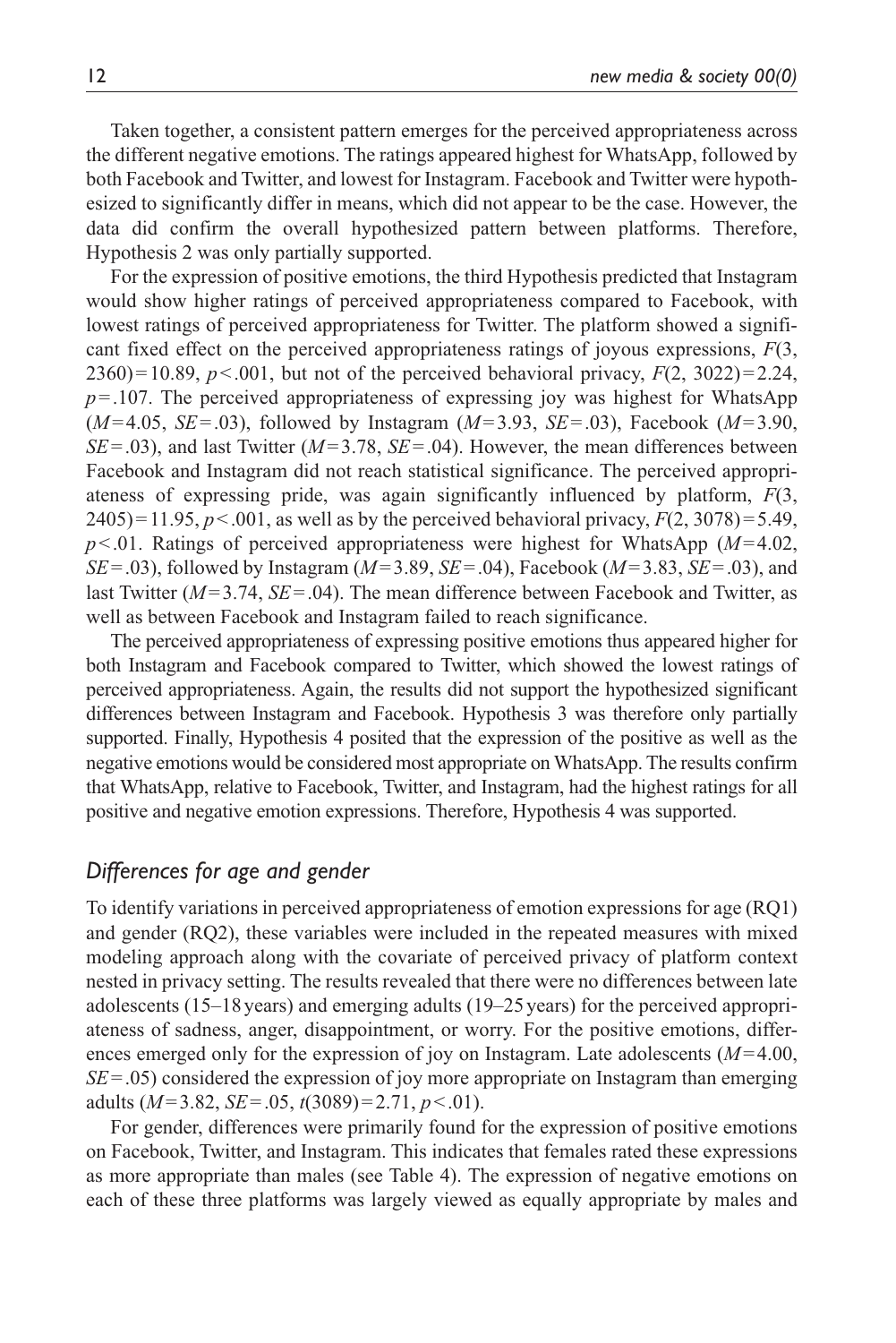| Perceived norms | Sex         | df            | t      | Þ       |         |  |
|-----------------|-------------|---------------|--------|---------|---------|--|
|                 | Male M (SE) | Female M (SE) |        |         |         |  |
| Facebook        |             |               |        |         |         |  |
| Sadness         | 3.19(0.05)  | 3.27(0.05)    | 2672   | $-1.27$ | .204    |  |
| Anger           | 3.15(.05)   | 3.24(.05)     | 2684   | $-1.48$ | .139    |  |
| Disappointment  | 3.21(.05)   | 3.26(.05)     | 2741   | $-0.71$ | .476    |  |
| Worry           | 3.19(0.04)  | 3.32(0.04)    | 2752   | $-2.27$ | .024    |  |
| Joy             | 3.74(0.04)  | 4.05(0.04)    | 2553   | $-5.74$ | 100.5   |  |
| Pride           | 3.70(0.04)  | 3.95(.04)     | 2661   | $-4.56$ | $100$ . |  |
| Twitter         |             |               |        |         |         |  |
| <b>Sadness</b>  | 3.07(0.06)  | 3.17(07)      | 3204   | $-1.11$ | .268    |  |
| Anger           | 3.17(06)    | 3.31(07)      | 3202   | $-1.54$ | .125    |  |
| Disappointment  | 3.21(0.06)  | 3.23(07)      | 3200   | $-0.27$ | .787    |  |
| Worry           | 3.23(0.06)  | 3.30(0.07)    | 3199   | $-0.80$ | .422    |  |
| Joy             | 3.66(.05)   | 3.87(0.06)    | 3210   | $-2.62$ | .009    |  |
| Pride           | 3.61(0.06)  | 3.86(.06)     | 3204   | $-3.06$ | .002    |  |
| Instagram       |             |               |        |         |         |  |
| <b>Sadness</b>  | 3.05(0.06)  | 3.10(0.05)    | $3142$ | $-0.64$ | .526    |  |
| Anger           | 3.02(0.06)  | 3.06(.05)     | $3147$ | $-0.58$ | .559    |  |
| Disappointment  | 3.02(0.06)  | 3.07(0.05)    | 3161   | $-0.75$ | .456    |  |
| Worry           | 3.09(0.06)  | 3.15(.05)     | 3164   | $-0.85$ | .394    |  |
| Joy             | 3.72(.05)   | 4.08(.04)     | 3105   | $-5.59$ | $100$ . |  |
| Pride           | 3.69(0.05)  | 4.03(0.05)    | 3 4    | $-5.12$ | $100$ . |  |
| WhatsApp        |             |               |        |         |         |  |
| <b>Sadness</b>  | 3.53(0.05)  | 3.81(0.05)    | 2630   | $-4.48$ | $500 -$ |  |
| Anger           | 3.55(.05)   | 3.76(0.05)    | 2642   | $-3.40$ | 100.    |  |
| Disappointment  | 3.62(0.05)  | 3.79(0.05)    | 2701   | $-2.89$ | .004    |  |
| Worry           | 3.65(.05)   | 3.84(0.05)    | 2712   | $-3.15$ | .002    |  |
| Joy             | 3.94(0.04)  | 4.15(.04)     | 2507   | $-4.02$ | $100$ . |  |
| Pride           | 3.91(0.04)  | 4.13(0.04)    | 2618   | $-4.01$ | 5.001   |  |

**Table 4.** Differences in sex for the perceived norms of emotion expression.

SE: standard error.

Significant mean differences are marked in bold.

females, with the exception of expressing worry on Facebook. For WhatsApp, females rated the appropriateness of all expressions of emotion as more appropriate compared to males. Females thus perceive the expression of positive emotions across different platforms, as well as the expression of both positive and negative emotions in more private spaces (i.e. WhatsApp), as more acceptable than males.

# **Discussion**

This study mapped out the prevailing injunctive norms of emotion expression for different platforms. More specifically, this study sought to identify the perceived appropriateness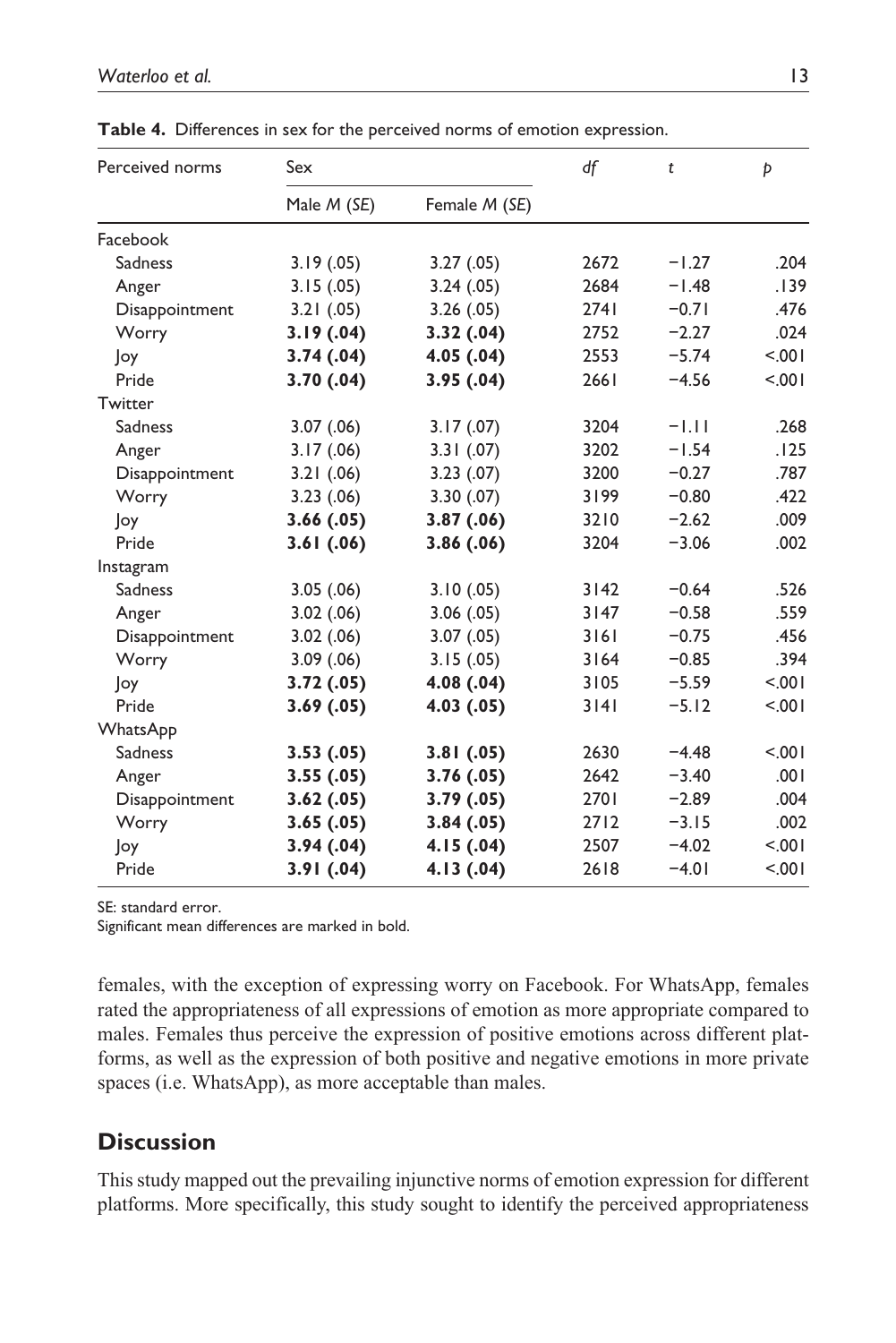of six different expressions of emotions (i.e. sadness, anger, disappointment, worry, joy, and pride) on Facebook, Twitter, Instagram, and WhatsApp. In doing so, the present findings provide a snapshot of the possible variations in the prevailing perceived norms on expressive behaviors across online spaces and further advance our understanding of selfexpression on social media.

The expressions of positive emotions were generally considered more appropriate than expressions of negative emotions across all platforms. This is in line with prior research on the appropriateness of self-disclosure in offline contexts (e.g. Caltabiano and Smithson, 1983), as well as the proportions of positively and negatively valenced messages found in online self-disclosure research so far (e.g. Lin et al., 2014). The expression of negative emotions may be perceived as less appropriate due to the intimacy it carries (Chaikin and Derlega, 1974). In addition, we found differences in perceived norms of emotion expression across platforms. The expression of all six emotions was found to be most appropriate for WhatsApp relative to the other three more public platforms. Our results thus correspond to theoretical and empirical work that has focused on behavioral privacy in relation to self-disclosure (e.g. Bazarova, 2012). In addition, our results also seem to be in line with studies on instant messaging that found intimate and emotional experiences to be shared more often through these more private forms of communication (e.g. Quan-Haase and Young, 2010).

Concerning differences between the three more public platforms, our results only partially confirmed the hypothesized patterns. The expression of negative emotions was rated as more appropriate for Facebook and Twitter compared to Instagram. For positive emotion expression, perceived appropriateness was higher for Instagram and Facebook than for Twitter. This ties in with existing research that has pointed toward a focus on self-promotional content on Instagram due to its visual properties (Sheldon and Bryant, 2016), and the popularity of negatively valenced content on Twitter (e.g. Naveed et al., 2011). The features that are distinct for a social media platform thus seem to invite certain types of expressions and beliefs on what may be considered appropriate, beyond differences in perceived behavioral privacy.

To further understand normative patterns of online self-expression, age and gender differences were also explored. Some gender differences were found, partially confirming that males find it less acceptable to share their feelings, as they rated the overall expression of emotions as less appropriate on WhatsApp than females. Additionally, males rated the expression of positive emotions as less appropriate on the other three platforms relative to females, yet this was not the case for negative emotion expression. This lends partial support to the theoretical understandings of gender differences in the self-disclosure literature. While many studies on self-disclosure have failed to find gender differences (e.g. Cho, 2007; Thelwall et al., 2010), this study provides a more nuanced understanding by taking different platforms into consideration. Our findings suggest that gender differences do not seem to manifest themselves equally across all social media platforms, but particularly among private platforms that encourage more intimate emotion expressions.

The current results show that late adolescents and emerging adults generally do not differ in their perceptions of appropriate emotional self-expression across the different social media platforms. It is possible that these developmental processes have already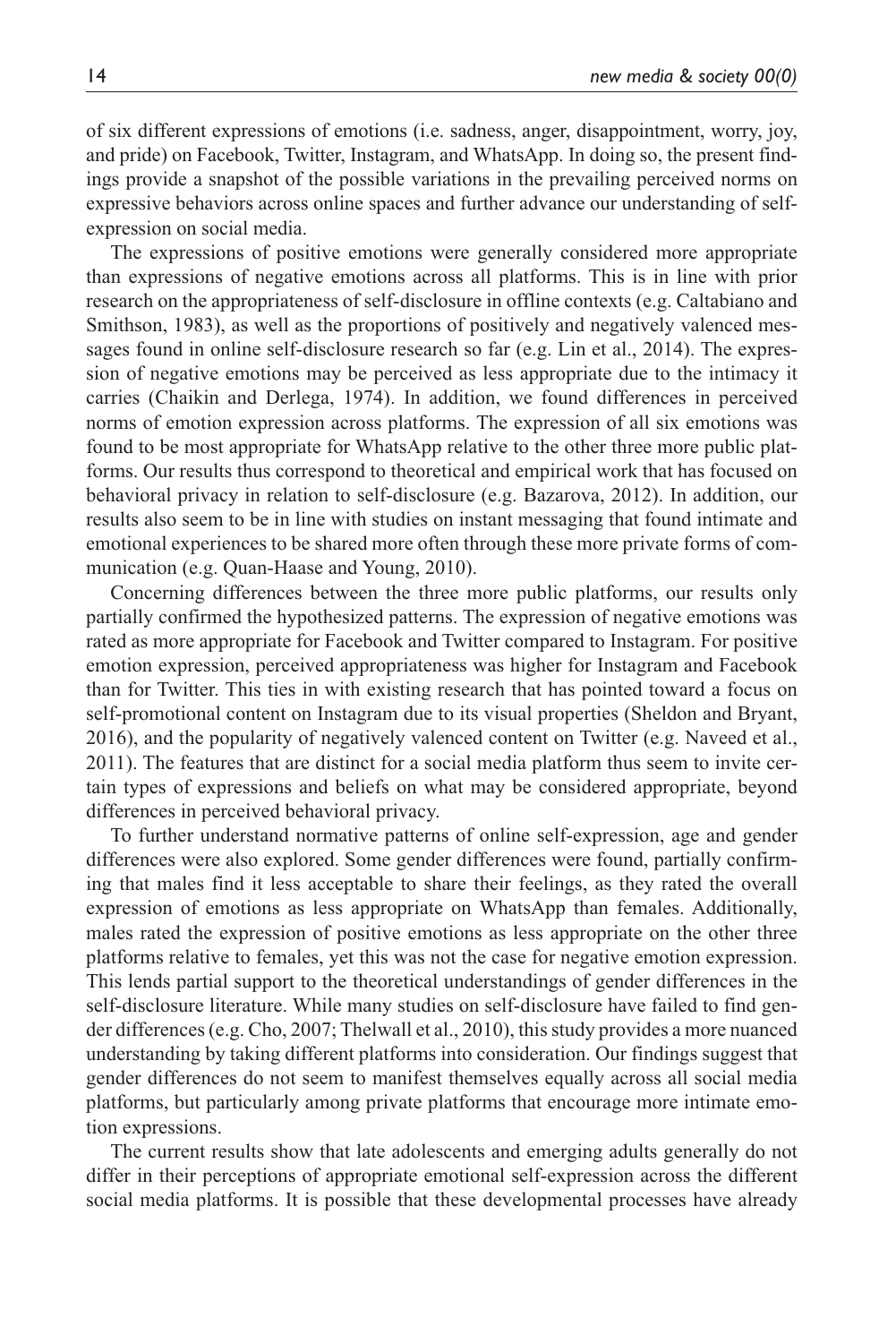partly stabilized between the ages of 15 and 18 years, as young people nowadays engage with social media at the young age of 10years (Lange, 2014). Additionally, parents now more frequently discuss appropriate and inappropriate online behaviors with their teenage kids (Anderson, 2016), which more likely eliminates differences in behaviors between adolescents and emerging adults through learned inhibitions. However, given that the current data may suffer from selection bias, future research could further explore whether these results hold in other samples of similar age ranges.

#### *Contributions and implications*

Ultimately, these findings show that users consider the expressions of both positive and negative emotions acceptable on social media. Overall, this seems to fit the idea of authentic self-presentation in online settings in that expressing negative emotions is acceptable, which is in line with presenting one's "true self" (e.g. Back et al., 2010; Bareket-Bojmel et al., 2016). The relative higher rating of positive expression appropriateness points toward a stronger presence of positivity norms, which corresponds with positive authenticity expectations on social media (Reinecke and Trepte, 2014). However, this finding should not be considered unique to online settings as positivity norms also persist in face-to-face interactions (Howell and Conway, 1990). Generally, the fact that people follow rules of interaction stems from the inherent need to avoid the risk of social sanctions and rejection (e.g. Cialdini and Trost, 1998; Lapinski and Rimal, 2005).

The current findings also provide further information on platform differences. More private spaces in which one can communicate with a specific close friend allow for looser norms of emotion expression, as our findings on WhatsApp showed. This finding, along with the differences that emerged between the public platforms Twitter and Instagram, might further explain why people hold multiple social media accounts and shift between different platforms in expressing themselves. If users feel a need to express themselves emotionally, they will likely select a platform for which they feel such expressions will be deemed appropriate. Future research could further examine the perceived appropriateness of emotion expression among populations from different countries, as uses of social media platforms and perceptions of appropriateness might be country-specific or culturally dependent.

Additionally, the expression of emotion in online settings remains a relatively understudied subject. Norms are argued to be a driver of many social behaviors (Lapinski and Rimal, 2005). The current results provide information on users' perceptions of emotion expression on social media, thereby advancing theoretical knowledge on the online sharing of emotion. Understanding what expressions are considered appropriate and inappropriate could further be used to gain insight into what motivates antinormative behaviors more accurately and the potential adverse consequences this may have compared to normative behaviors of expression online. Research on problematic behaviors such as "flaming" has begun to explore the mechanisms that underlie these tendencies (Derks et al., 2008). However, not much is known about antinormative behaviors related to emotion expression in online spaces and the consequences thereof.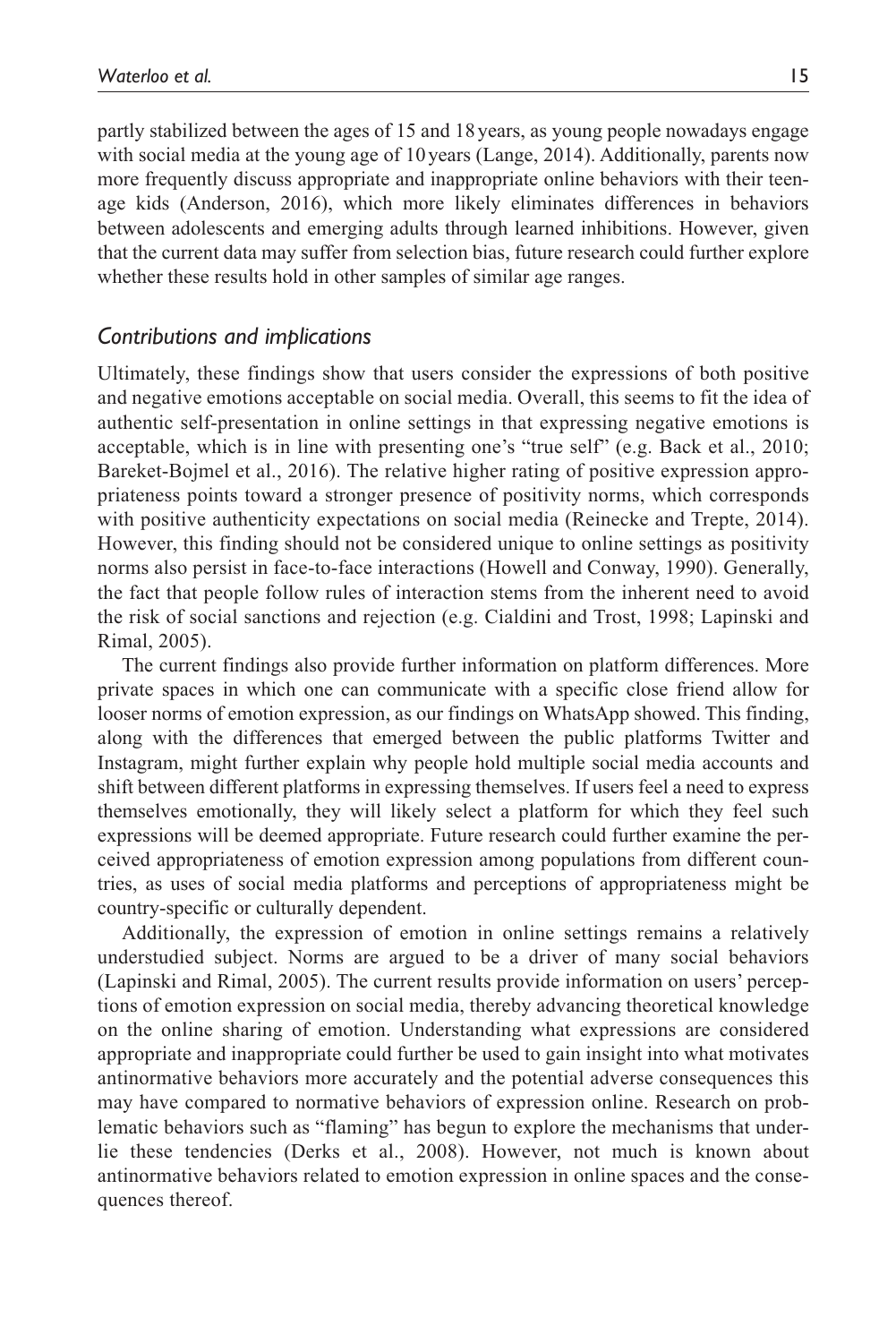## *Future considerations*

The current findings need to be seen in light of the study's limitations. First, we did not study descriptive norms of emotion expression. Future research could consider this, as the addition of descriptive norms may paint a more detailed picture of the current prevailing norms of expression (Lapinski and Rimal, 2005). This study focused on the perceived social punishments or rewards that may be imposed upon by important others, who in the context of emotion expression would likely be most influential in guiding such sensitive behavior. However, assessing which emotions participants perceive other people to typically express, or whether participants would approve of important others' emotion expressions on social media, is also relevant. Second, based on the current results, it is not possible to single out exactly what features or affordances contributed to the differences in perceived appropriateness across the four platforms studied. However, we believe that the findings nevertheless provide new insights into differences in social context between social media platforms which, given the dearth of comparative social media research, marks a meaningful step toward a more informed perspective on platform differences.

## **Funding**

The author(s) received no financial support for the research, authorship, and/or publication of this article.

#### **References**

- Altman I and Taylor DA (1973) *Social Penetration: The Development of Interpersonal Relationships*. Oxford: Holt, Rinehart & Winston.
- Anderson M (2016) Parents, teens and digital monitoring. Report, Pew Research Center, January. Retrieved from: [http://www.pewinternet.org/2016/01/07/parents-teens-and-digital-monitor](http://www.pewinternet.org/2016/01/07/parents-teens-and-digital-monitoring/)[ing/](http://www.pewinternet.org/2016/01/07/parents-teens-and-digital-monitoring/)
- Back MD, Stopfer JM, Vazire S, et al. (2010) Facebook profiles reflect actual personality, not selfidealization. *Psychological Science* 21(3): 372–374.
- Bagiella E, Sloan RP and Heitjan DF (2000) Mixed-effects models in psychophysiology. *Psychophysiology* 37(1): 13–20.
- Bareket-Bojmel L, Moran S and Shahar G (2016) Strategic self-presentation on Facebook: personal motives and audience response to online behavior. *Computers in Human Behavior* 55(B): 788–795.
- Bazarova NN (2012) Public intimacy: disclosure interpretation and social judgments on Facebook. *Journal of Communication* 62(5): 815–832.
- boyd d (2011) Social network sites as networked publics: affordances, dynamics, and implications. In: Papacharissi Z (ed.) *A Networked Self: Identity, Community, and Culture on Social Network Sites*. New York: Routledge, pp. 39–58.
- Caltabiano ML and Smithson M (1983) Variables affecting the perception of self-disclosure appropriateness. *The Journal of Social Psychology* 120(1): 119–128.
- Chaikin AL and Derlega VJ (1974) Variables affecting the appropriateness of self-disclosure. *Journal of Consulting and Clinical Psychology* 42(4): 588–593.
- Cho SH (2007) Effects of motivations and gender on adolescents' self-disclosure in online chatting. *CyberPsychology and Behavior* 10(3): 339–345.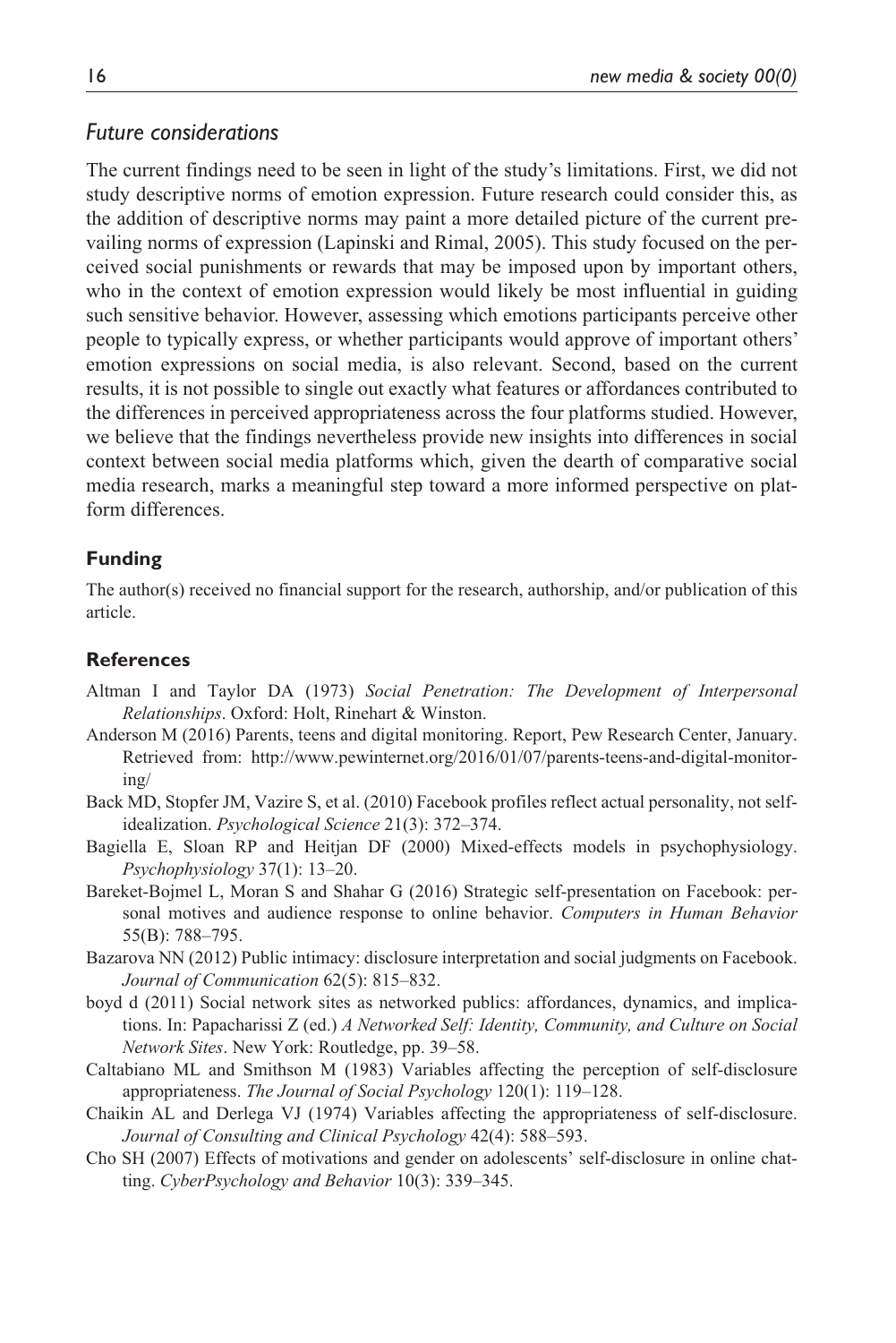- Christofides E, Muise A and Desmarais S (2012) Hey mom, what's on your Facebook? Comparing Facebook disclosure and privacy in adolescents and adults. *Social Psychological and Personality Science* 3(1): 48–54.
- Cialdini R and Trost M (1998) Social influence: social norms, conformity and compliance. In: Fiske ST, Gilbert DT and Lindzey G (eds) *The Handbook of Social Psychology, Volume 2*. New York: McGraw-Hill, pp. 151–192.
- Davenport SW, Bergman SM, Bergman JZ, et al. (2014) Twitter versus Facebook: exploring the role of narcissism in the motives and usage of different social media platforms. *Computers in Human Behavior* 32(1): 212–220.
- Debatin B, Lovejoy JP, Horn A, et al. (2009) Facebook and online privacy: attitudes, behaviors, and unintended consequences. *Journal of Computer-Mediated Communication* 15(1): 83–108.
- Derks D, Fischer AH and Bos AER (2008) The role of emotion in computer-mediated communication: a review. *Computers in Human Behavior* 24(3): 766–785.
- Greene K, Derlega VJ and Mathews A (2006) Self-disclosure in personal relationships. In: Vangelisti AL and Pearlman D (eds) *The Cambridge Handbook of Personal Relationships*. New York: Cambridge University Press, pp. 409–427.
- Haythornthwaite C (2005) Social networks and Internet connectivity effects. *Information, Communication & Society* 8(2): 125–147.
- Howell A and Conway M (1990) Perceived intimacy of expressed emotion. *The Journal of Social Psychology* 130(4): 467–476.
- Kaplan AM and Haenlein M (2011) The early bird catches the news: nine things you should know about micro-blogging. *Business Horizons* 54(2): 105–113.
- Karapanos E, Teixeira P and Gouveia R (2016) Need fulfillment and experiences on social media: a case on Facebook and WhatsApp. *Computers in Human Behavior* 55(1): 888–897.
- Lambert A (2015) Intimacy and social capital on Facebook: beyond the psychological perspective. *New Media & Society* 18(11): 1–17.
- Lange M (2014) 59percent of tiny children use social media. Available at: [http://nymag.com/](http://nymag.com/thecut/2014/02/over-half-kids-social-media-before-age-ten.html) [thecut/2014/02/over-half-kids-social-media-before-age-ten.html](http://nymag.com/thecut/2014/02/over-half-kids-social-media-before-age-ten.html)
- Lapinski MK and Rimal RN (2005) An explication of social norms. *Communication Theory* 15(2): 127–147.
- Leary MR and Kowalski RM (1990) Impression management: a literature review and two-component model. *Psychological Bulletin* 107(1): 34–47.
- Lin H, Tov W and Qiu L (2014) Emotional disclosure on social networking sites: the role of network structure and psychological needs. *Computers in Human Behavior* 41(1): 342–350.
- Livingstone S (2008) Taking risky opportunities in youthful content creation: teenagers' use of social networking sites for intimacy, privacy and self-expression. *New Media & Society* 10(3): 393–411.
- Lup K, Trub L and Rosenthal L (2015) Instagram #Instasad?: Exploring associations among Instagram use, depressive symptoms, negative social comparison, and strangers followed. *Cyberpsychology, Behavior, and Social Networking* 18(5): 247–252.
- Marwick AE and boyd d (2011) I tweet honestly, I tweet passionately: twitter users, context collapse, and the imagined audience. *New Media & Society* 13(1): 114–133.
- McLaughlin C and Vitak J (2012) Norm evolution and violation on Facebook. *New Media & Society* 14(2): 299–315.
- Mesch GS and Beker G (2010) Are norms of disclosure of online and offline personal information associated with the disclosure of personal information online? *Human Communication Research* 36(4): 570–592.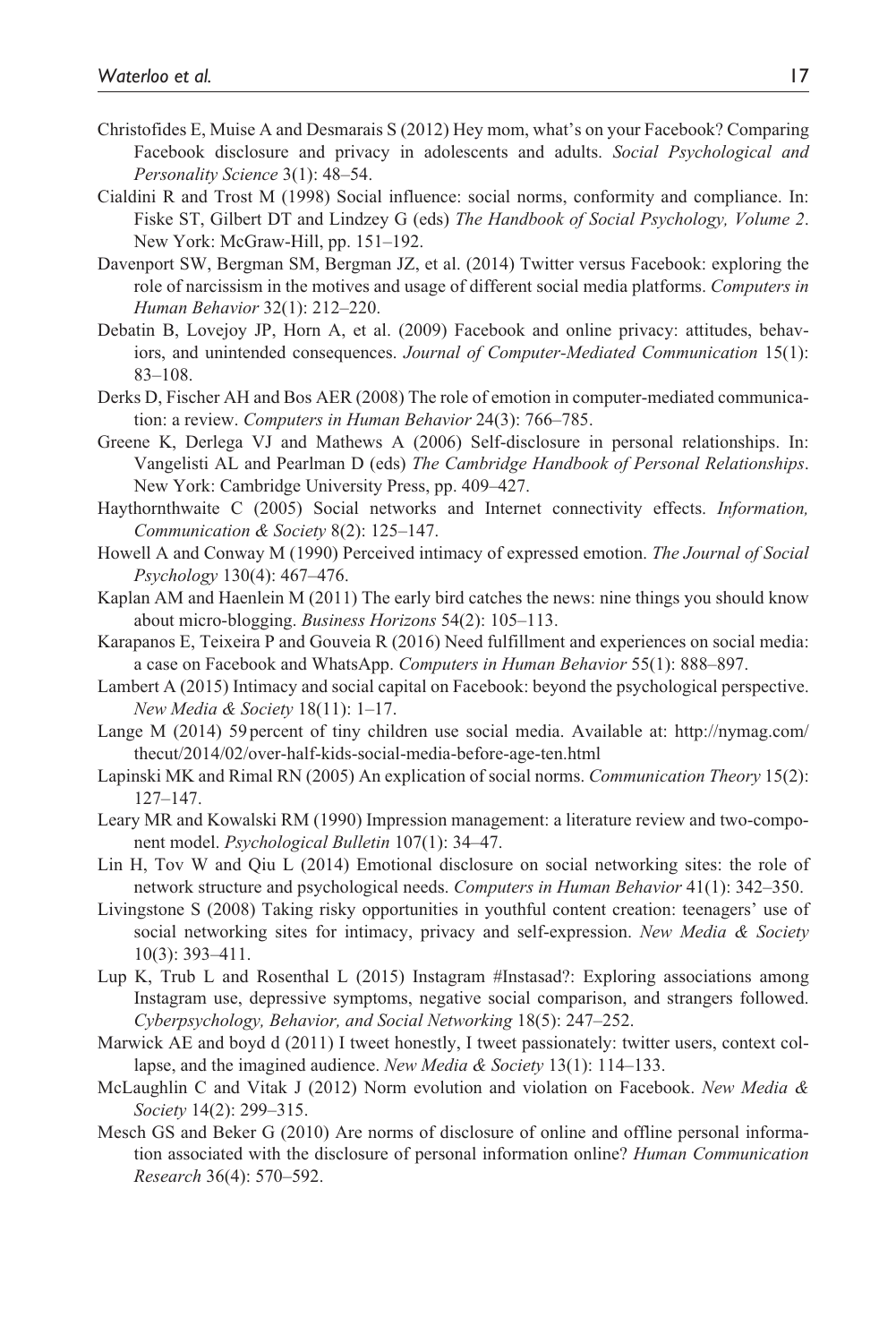- Moreno MA, Jelenchick LA, Egan KG, et al. (2011) Feeling bad on Facebook: depression disclosures by college students on a social networking site. *Depression and Anxiety* 28(6): 447–455.
- Myrick JG (2015) *The Role of Emotions in Preventative Health Communication*. Lanham, MD: Lexington Books.
- Naveed N, Gottron T, Kunegis J, et al. (2011) Bad news travel fast: a content-based analysis of interestingness on Twitter. In: *Proceedings of the 3rd international web science conference*, Koblenz, 15–17 June, pp. 1–7. New York: ACM.
- Omarzu J (2000) A disclosure decision model: determining how and when individuals will selfdisclose. *Personality and Social Psychology Review* 4(2): 174–185.
- Park HS and Smith SW (2007) Distinctiveness and influence of subjective norms, personal descriptive and injunctive norms, and societal descriptive and injunctive norms on behavioral intent: a case of two behaviors critical to organ donation. *Human Communication Research* 33(2): 194–218.
- Parker RG and Parrot R (1995) Patterns of self-disclosure across social support networks: elderly, middle-aged, and young adults. *The International Journal of Aging and Human Development* 41(4): 281–297.
- Postmes T, Spears R and Lea M (2000) The formation of group norms in computer-mediated communication. *Human Communication Research* 26(3): 341–371.
- Qiu L, Lin H, Leung AK, et al. (2012) Putting their best foot forward: emotional disclosure on Facebook. *Cyberpsychology, Behavior, and Social Networking* 15(10): 569–572.
- Quan-Haase A and Young AL (2010) Uses and gratifications of social media: a comparison of Facebook and instant messaging. *Bulletin of Science, Technology & Society* 30(5): 350–361.
- Reinecke L and Trepte S (2014) Authenticity and well-being on social network sites: a two-wave longitudinal study on the effects of online authenticity and the positivity bias in SNS communication. *Computers in Human Behavior* 30(1): 95–102.
- Rose AJ (2002) Co-rumination in the friendships of girls and boys. *Child Development* 73(6): 1830–1843.
- Sheldon P and Bryant K (2016) Instagram: motives for its use and relationship to narcissism and contextual age. *Computers in Human Behavior* 58(1): 89–97.
- Taddicken M (2014) The "privacy paradox" in the social web: the impact of privacy concerns, individual characteristics, and the perceived social relevance on different forms of self-disclosure. *Journal of Computer-Mediated Communication* 19(2): 248–273.
- Thelwall M, Buckley K and Paltoglou G (2011) Sentiment in Twitter events. *Journal of the American Society for Information Science and Technology* 62: 406–418.
- Thelwall M, Wilkinson D and Uppal S (2010) Data mining emotion in social network communication: gender differences in MySpace. *Journal of the American Society for Information Science and Technology* 61(1): 190–199.
- Tifferet S and Vilnai-Yavetz I (2014) Gender differences in Facebook self-presentation: an international randomized study. *Computers in Human Behavior* 35(1): 388–399.
- Valkenburg PM and Peter J (2011) Online communication among adolescents: an integrated model of its attraction, opportunities, and risks. *Journal of Adolescent Health* 48(2): 121–127.
- Walther JB (1992) Interpersonal effects in computer-mediated interaction: a relational perspective. *Communication Research* 19(1): 52–90.
- Walther JB (1996) Computer-mediated communication: impersonal, interpersonal, and hyperpersonal interaction. *Communication Research* 23(1): 3–43.
- Walther JB (2007) Selective self-presentation in computer-mediated communication: hyperpersonal dimensions of technology, language, and cognition. *Computers in Human Behavior* 23(5): 2538–2557.